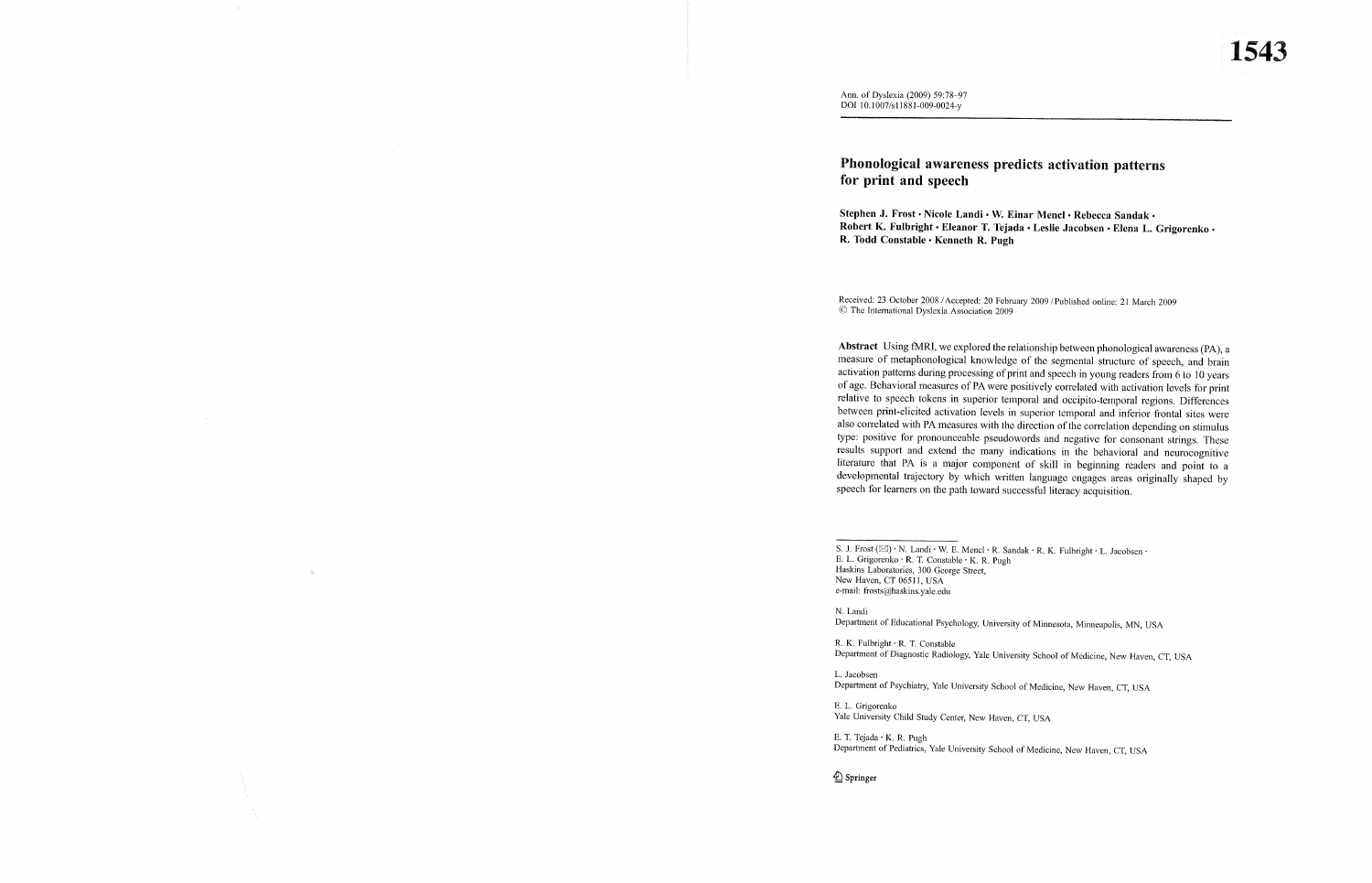Keywords Functional MRI . Phonological awareness . Reading development . Superior temporal gyrus

#### Phonological awareness predicts activation patterns for print and speech

Functional neuroimaging studies of reading development have shown that during reading and language processing tasks, beginning readers activate a widely distributed set of left hemisphere (LH) regions including occipito-temporal, temporo-parietal, and inferior frontal sites. Studies have further shown that increases in reading skill are most strongly associated with increased engagement of the ventral aspect of the occipito-temporal region (Shaywitz et al. [2002;](#page-19-0) Turkeltaub et al. [2003\)](#page-19-0). In order to provide insight into the conditions that lead to this neurodevelopmental change, the current study examines the relationship between phonological awareness, a behavioral marker of early reading readiness, and functional activation during both speech and print processing in beginning readers.

According to most models of reading, phonology plays a crucial role in reading acquisition and development, arising from the fact that written language is an arbitrary representation of spoken language. In particular, awareness of the underlying phonological composition of spoken words, termed Phonological Awareness, has been shown to be a major component of reading acquisition and development. Phonological awareness (PA) is defined as the metalinguistic understanding of the segmental nature of speech. That is, that spoken words are composed of segments, including the smallest of these segments, phonemes (understanding at this fine-grained level is referred to as phonemic awareness). Much research has shown that PA predicts later reading achievement (Bradley & Bryant [1983;](#page-17-0) Stanovich et al. [1984;](#page-19-0) Torgesen et al. [1999](#page-19-0); see Scarborough [1998](#page-18-0) for a review) and that deficits in PA reliably separate reading disabled (RD) from non-impaired (NI) children (Stanovich & Siegel [1994](#page-19-0)). Moreover, instruction in PA promotes the acquisition of reading skills (Ball & Blachman [1991;](#page-17-0) Foorman et al. [1998;](#page-17-0) Torgesen et al. [1992](#page-19-0); Wise & Olson [1995\)](#page-19-0). Although the exact role of PA is still debated (cf. Castles & Coltheart [2004](#page-17-0); Goswami & Bryant [1990](#page-18-0)), the prominent view has it that PA plays a critical function in connecting reading processes to speech processes that are already well-developed by the time of initial reading acquisition. By examining PA in relation to the functional activation associated with both print and speech processing tasks, the current study attempts to elucidate the role of PA by characterizing, at the level of brain organization, the neural mechanisms by which metaphonological processing abilities might influence reading development.

Whereas several functional imaging studies have confirmed the relationship between reading skill and brain activation in young readers (Hoeft et al. [2007](#page-18-0); Shaywitz et al. [2002](#page-19-0)), relatively few studies have examined the functional regions engaged during metaphonological processing of speech materials. Moreover, studies that have examined metaphonological processing have largely examined non-impaired adult readers and have sought to identify regions involved in these metaphonological processing tasks in general, not to examine the relationship between PA *skill* and cortical activation patterns during early literacy acquisition. For example, researchers have examined functional activation during tasks that involve metaphonological judgments such as syllable counting (Poldrack et al. [1999\)](#page-18-0) and phoneme segmentation (Burton et al. [2000](#page-17-0)) in attempts to locate the regions that support phonological awareness. In one such study, Katzir et al. ([2005\)](#page-18-0) adapted a PA task, sound matching, in which participants indicated whether two pictures began with the same sound. Compared to control conditions in which participants indicated whether two pictures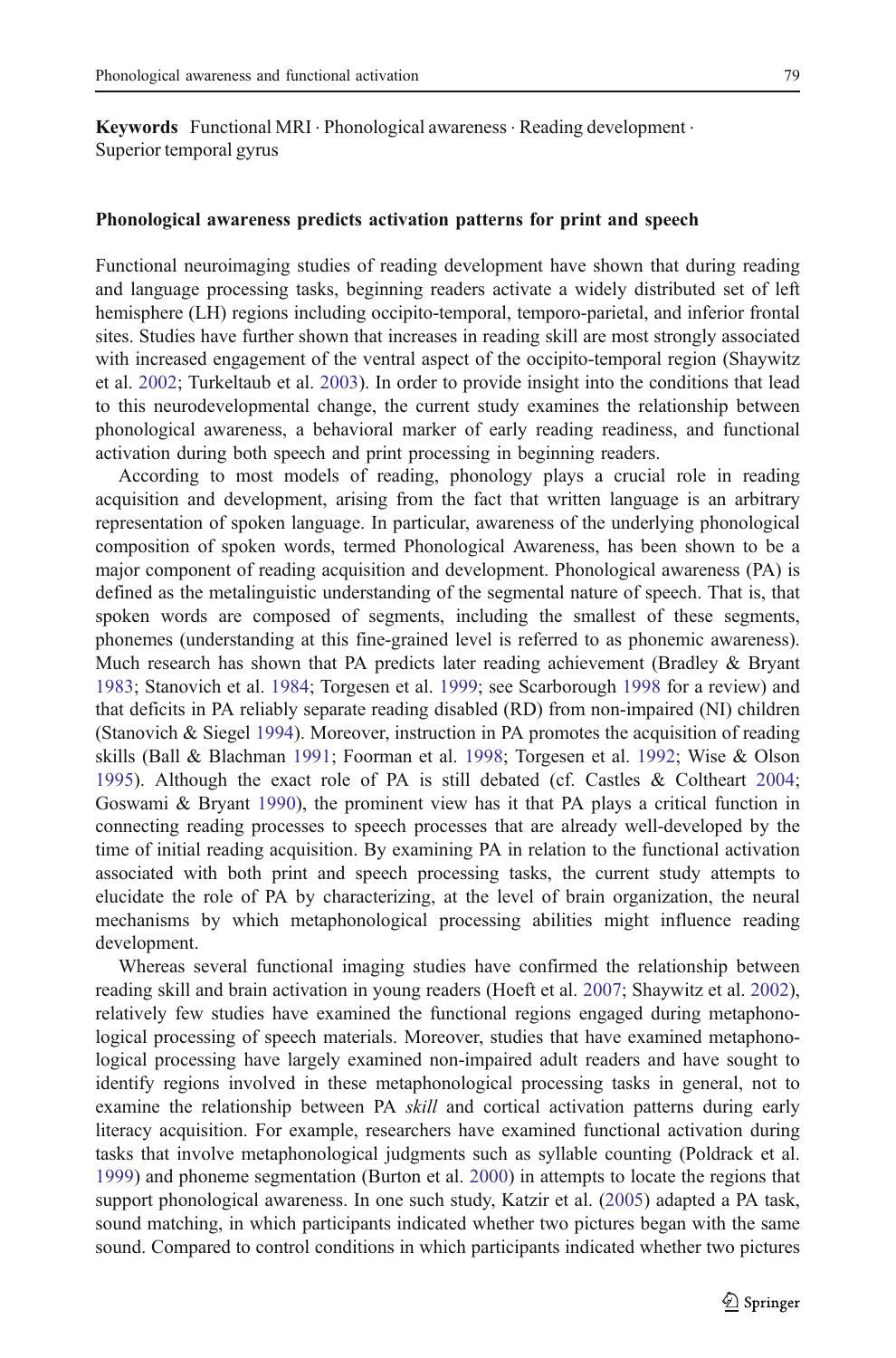<span id="page-2-0"></span>were representations of the same object, sites in the left superior and inferior frontal gyri, insula, and thalamus exhibited greater activation for the PA task. Among the sites identified in this study, the LH inferior frontal gyrus (IFG) is commonly implicated in phonological processing (Fiez & Peterson [1998](#page-17-0); Frost et al. [2005;](#page-17-0) Pugh et al. [1996;](#page-18-0) Rumsey et al. [1997\)](#page-18-0) and exhibits differences between reading disabled and non-impaired readers (Brunswick et al. [1999](#page-17-0); Rumsey et al. [1997;](#page-18-0) Shaywitz et al. [1998\)](#page-18-0). This suggests that the LH IFG may play a role in developing associations between speech and print and hence early reading development.

Of particular relevance to the current study is a recent examination of the relationship between PA skill, brain activation, and reading in young children. As part of a crosssectional study examining developmental changes in reading, Turkeltaub et al. ([2003\)](#page-19-0) examined correlations between phonological awareness measured behaviorally and functional activation during an implicit reading task. The authors found that PA for children ages 6–18 was significantly correlated with activation of the posterior aspect of the left superior temporal gyrus (STG) and several left IFG sites. In conjunction with their developmental findings demonstrating early engagement of STG in reading acquisition, Turkeltaub et al. suggest that the degree of LH STG activity may serve as an early predictor of reading outcome.

In the current study, we build upon this previous research by examining the relationship between phonological awareness and brain activation in several ways. Specifically, we examine the relationship between PA and functional activation in beginning readers using an explicit language-processing paradigm in which we manipulate level and type of language processing (Fig. 1). In our task, participants are presented with a picture cue and then make match/mismatch identity judgments to spoken and printed tokens. We suggest that this modality contrast is critical for understanding how metaphonological processing abilities influence reading development. Although the previous studies provide important information, both about brain regions engaged during metaphonological processing and the relation between PA and print activation, none of the studies address whether the relation between PA and activation is specific to printed language. Because the prominent view of the role of PA is that it provides an entry for print processing to make contact with areas already engaged by well-instantiated spoken language processes, comparing activation patterns for print and speech allows us to test the intuition that greater PA skill will be associated with increased overlap in the regions activated by print and speech.

In addition to the principal modality manipulation, we include real words and pseudowords in each modality in order to examine lexicality effects in relation to metaphonological skill. Finally, we also include "non-pronounceable" printed consonant strings, which we can compare to printed pseudowords in order to examine the neurobiological signature of phonological and orthographic well formedness. Previous

Fig. 1 Schematic of fMRI paradigm in which a picture cue is displayed and participants make identity match/mismatch judgments to print and speech tokens

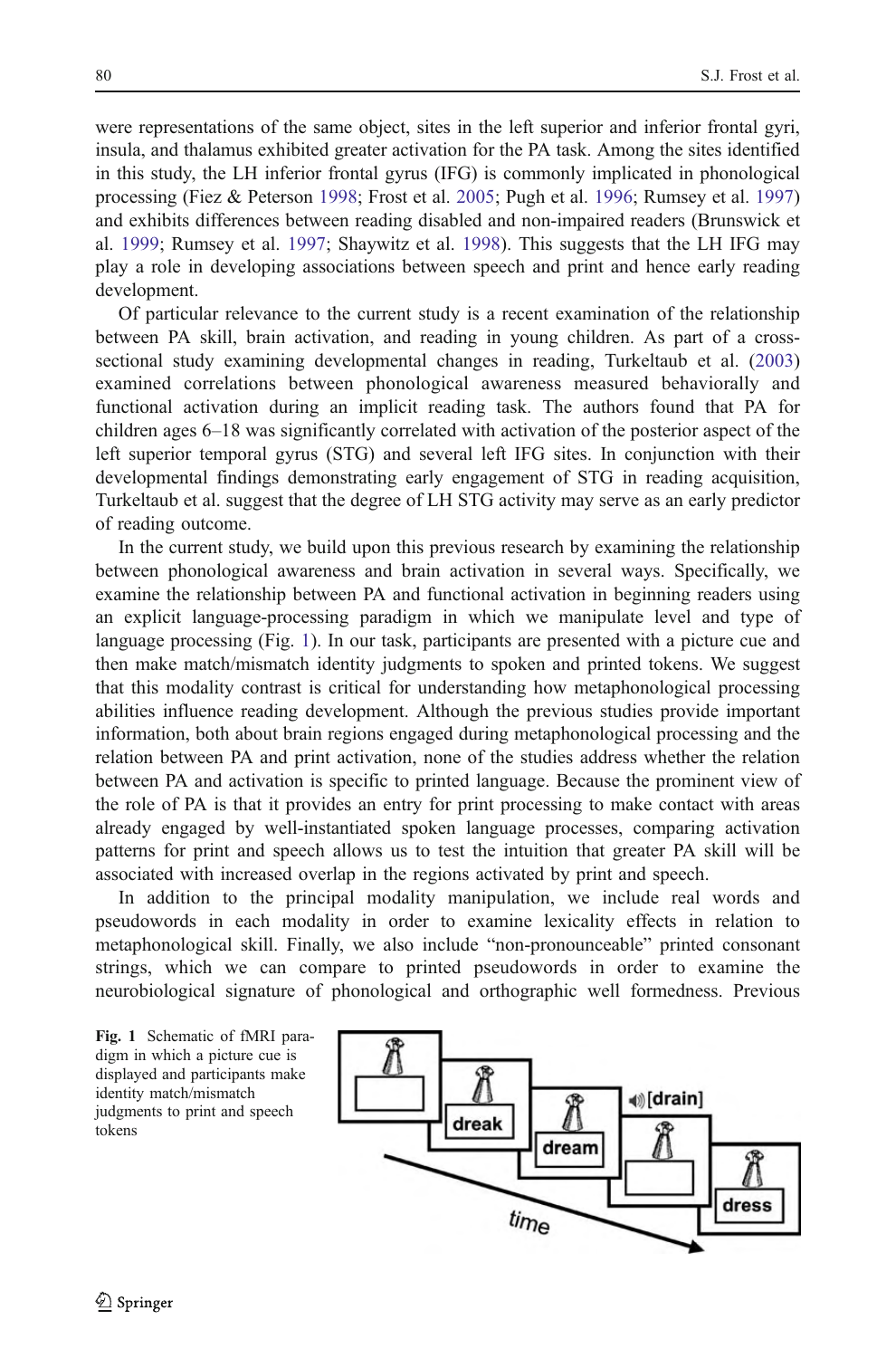fMRI studies have shown that pronounceability contrasts yield greater activation for pronounceable words and pseudowords than consonant strings in ventral occipitotemporal cortex, a region that plays a critical role in the acquisition of reading skill (Booth et al. [2001;](#page-17-0) Shaywitz et al. [2002](#page-19-0)) and response to reading intervention (Temple et al. [2003](#page-19-0); Simos et al. [2002](#page-19-0); Shaywitz et al. [2004\)](#page-19-0).

## **Methods**

Participants The data presented here represent an initial report from an ongoing longitudinal study of early reading development, which examines relations among genes, neuroanatomy, neurochemistry, neurocircuitry, and behavior over the course of 2 years in children of varying reading ability from typically developing to children at risk for developing RD. Forty-three native speakers of English (24 males; 19 females) volunteered for the study in the experiment in exchange for payment. All subjects were right-handed native English speakers and had normal or corrected-to-normal vision and normal hearing with no history of neurological impairment and a full-scale IQ of at least 80. Participants ranged in age from 6 to 10 years at time of testing (median 8.04). Informed assent was obtained in compliance with Yale University's human subject protection guidelines.

Behavioral testing Prior to functional imaging, participants completed a behavioral battery at the Yale Reading Center to measure phonological awareness (including both elision and blending subcomponents), as well as to characterize their word reading/decoding, comprehension, vocabulary, and IQ. Measures were obtained from five standardized test batteries: the Woodcock-Johnson III Tests of Achievement (WJ; Woodcock et al. [2001](#page-19-0)); the Tests of Word Reading Efficiency (TOWRE; Torgesen et al. [1999\)](#page-19-0); the Comprehensive Test of Phonological Processing (CTOPP; Wagner et al. [1999](#page-19-0)); Peabody Picture Vocabulary Test (PPVT; Dunn & Dunn [1997\)](#page-17-0); and the Wechsler Abbreviated Scale of Intelligence (WASI; The Psychological Corporation [1999](#page-18-0)). Summary statistics for the sample are provided in Table [1.](#page-4-0) We report standardized scores for descriptive purposes because they afford comparison to other samples. However, because our interest in the study was to examine how metaphonological skill correlates with brain activation instead of how skill level relative to peers of the same age and/or grade correlates with activation, analyses utilized raw scores or, when necessary, composite scores derived from the component measures by averaging z scores.

fMRI paradigm A cue-target identity task was employed using an event-related protocol that required a match/mismatch judgment on each trial via a button press. Each functional run began with a picture cue of an animal or common object, pretrained to ensure a high degree of familiarity, presented in the upper central portion of the display (e.g., a picture of a DRESS) with a box beneath (see Fig. [1](#page-2-0) for a schematic of the design). Each picture remained on the screen through approximately a quarter of the run after which it was replaced by another picture. Picture cues were treated as a trial condition and initially presented on the screen alone, allowing sufficient time to model separately the evoked responses to processing of the picture cues and for participants to encode the picture for comparison to the stimuli on subsequent trials. The majority of trials (80%) were mismatches, and only data from mismatch trials were included in analyses so that brain responses were compared on a common "mismatch" decision. Six types of mismatch trials were presented: (1, 2) spoken and printed high-frequency (HF) monosyllabic real words (e.g.,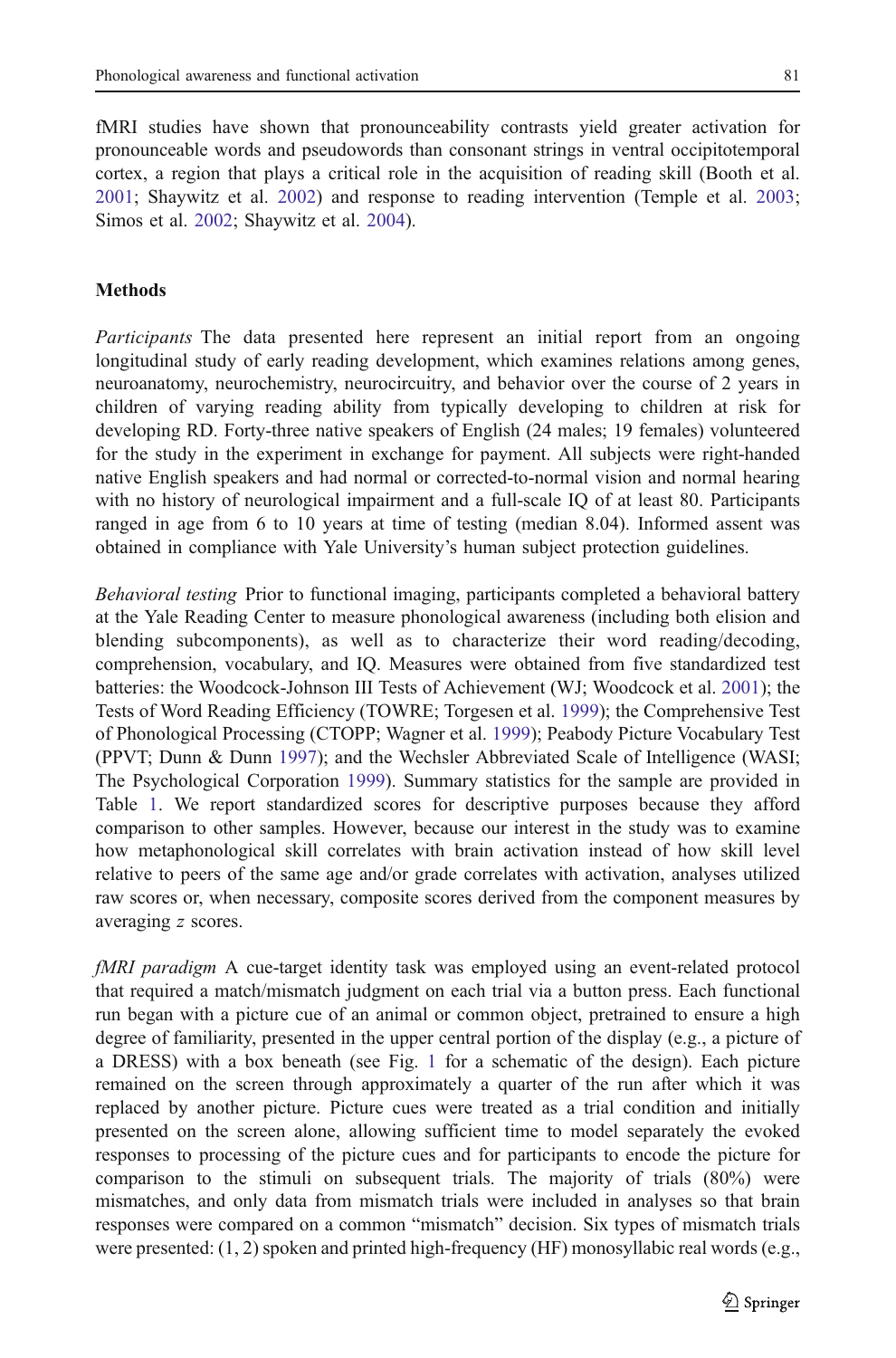| Mean   | <b>SD</b> | Range        |
|--------|-----------|--------------|
| 8.04   | 0.49      | $6.4 - 10.7$ |
| 107.77 | 15.37     | $67 - 145$   |
| 13.34  | 5.30      | $5 - 17$     |
| 13.25  | 2.79      | $4 - 20$     |
| 131.14 | 15.98     | $87 - 142$   |
| 111.83 | 11.73     | $88 - 138$   |
| 107.98 | 15.66     | $81 - 139$   |
| 105.37 | 14.93     | $84 - 131$   |
| 102.08 | 12.29     | $82 - 130$   |
| 114.47 | 11.50     | $85 - 142$   |
| 110.47 | 17.62     | $80 - 145$   |
|        |           |              |

<span id="page-4-0"></span>**Table 1** Descriptive statistics for behavioral measures and age  $(N=43)$ 

All measures except age are age-normed standard scores (mean=100; SD=15). Summary statistics are provided in terms of standardized scores for descriptive purposes that afford comparison to other samples. Elision and blending words subscores for CTOPP phonological awareness are raw scores (number correct out of a total of 20)

DREAM); (3, 4) spoken and printed monosyllabic pseudowords (e.g., DREAK); (5) printed HF monosyllabic words that are semantically related to the picture (e.g.,  $SHIRT)^1$ , and (6) printed consonant strings (e.g., DRLST). Print stimuli were displayed in the box beneath the picture cue for 2,000 ms in 18-point Verdana font and speech stimuli were presented through MR compatible headphones. Stimulus presentation and response collection was controlled by a PC running E-prime 1.2 (Psychology Software Tools, Pittsburgh, PA, USA) and an LCD projector which displayed visual stimuli onto a back-projection screen located at the foot of the MR scanner bed. A mirror placed inside the scanner bore was angled so that participants could view the screen. Participants made responses via button presses with a fiber-optic button box to indicate if the cue and target were the same or if they were different. Prior to functional imaging, a practice session was administered during anatomic scanning. Performance was monitored during the practice to ensure that participants understood the task and corrective feedback was provided if necessary. Participants were also asked whether they were able to hear and see the stimuli clearly and volume and focus adjustments were made as necessary.

fMRI acquisition and analysis fMRI data were acquired using a Siemens 1.5 Tesla Sonata scanner at the Yale School of Medicine. Participants' heads were immobilized in a circularly polarized head coil with a neck support, foam wedges, and a restraining band drawn across the forehead. Prior to imaging, 20 axial-oblique anatomic images [TE (echo time), 11 ms; TR (repetition time), 420 ms; FOV (field of view),  $20 \times 20$  cm; 6 mm slice thickness, no gap;  $256 \times 256 \times 1$  NEX (number of excitations)] were prescribed parallel to

<sup>&</sup>lt;sup>1</sup> Our interest in including the semantic mismatch condition is to address a longitudinal question about the relative influence of semantic and phonological processes over time and is therefore not examined in the context of this report focused on data acquired at entry into the study.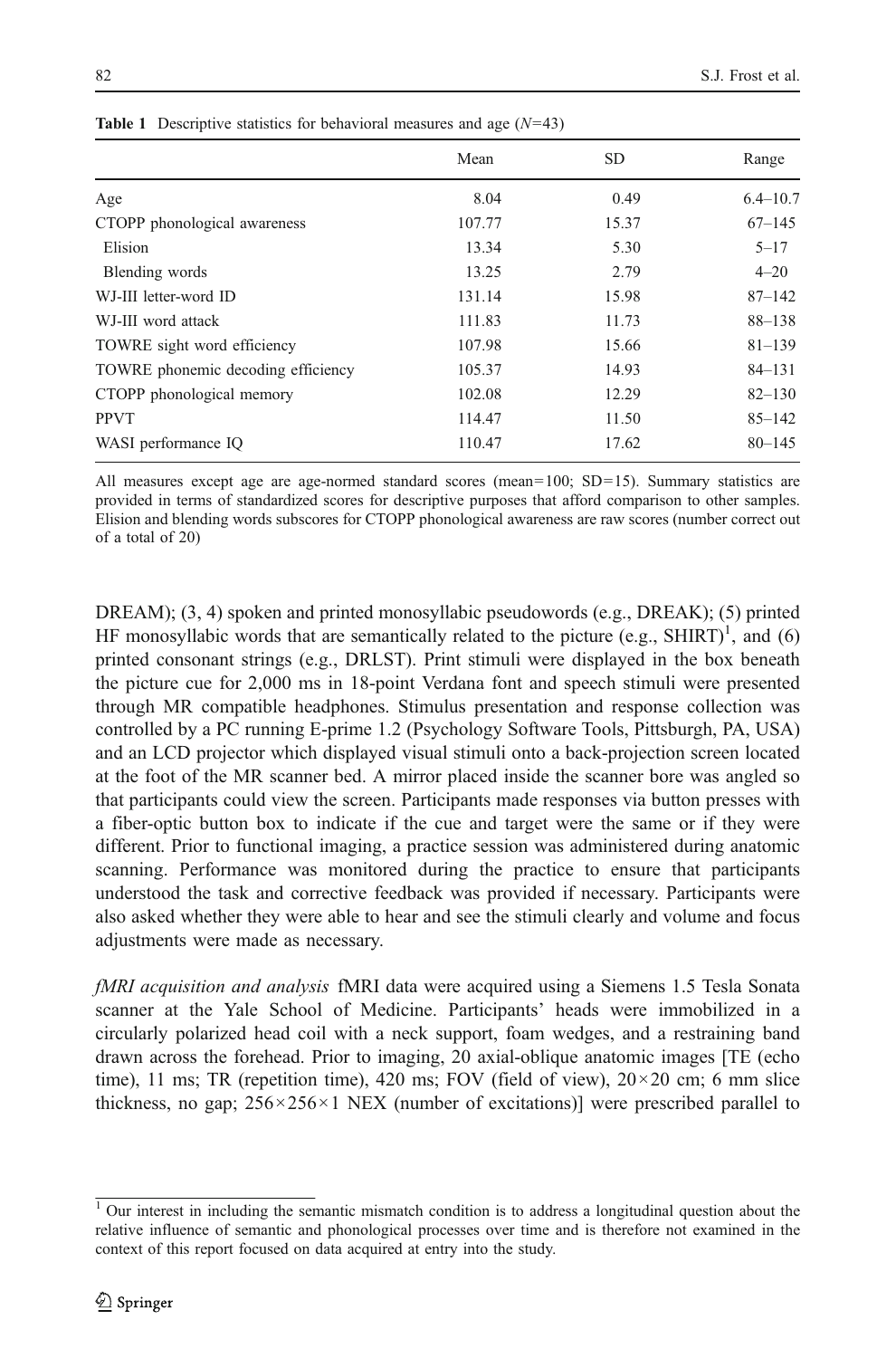the intercommissural line based on sagittal localizer images (TE, 7.7; TR, 500 ms; FOV, 25.6 cm; 5 mm slice thickness, no gap;  $256 \times 256 \times 1$  NEX). Activation images were collected using single shot, gradient echo, echo planar acquisitions [FA (flip angle), 80°; TE, 50 ms; TR, 2,000 ms; FOV,  $20 \times 20$  cm; 6 mm slice thickness, no gap;  $64 \times 64 \times 1$  NEX] at the same 20 slice locations used for anatomic images. High-resolution anatomical images were gathered for 3D reconstruction (sagittal MPRAGE acquisition, FA,  $8^\circ$ ; TE, 3.65 ms; TR, 2,000 ms; FOV, 25.6 $\times$ 25.6 cm; 1 mm slice thickness, no gap; 256 $\times$ 256 $\times$ 1 NEX; 160 slices total). Trials were presented at jittered intertrial intervals (ITIs) of 4, 5, 6, and 7 s durations with occasional longer ITIs (i.e., null trials); visual targets remained onscreen for 2 s. A maximum of ten imaging runs of 3:46 each (3:38 plus 8 s for image stabilization) was obtained for each participant (median=8) with all conditions represented in each run.

Data analysis was performed using software written in MATLAB (Mathworks, Natick, MA, USA). Images were sinc-interpolated to correct for slice acquisition time, motioncorrected with SPM-99 (Friston et al. [1995](#page-17-0)) and spatially smoothed with a 5.15-mm FWHM Gaussian filter. Images that exceed a tolerance of 2 mm displacement or 2 rotation from the first image in the entire functional series were discarded as well as images that exceeded an image-to-image change of 1 mm displacement or 1 mm rotation. Singlesubject event-related analysis used a regression-based method for direct estimation of the hemodynamic response for each trial type, at each voxel separately, without prior specification of a reference function (Miezin et al. [2000\)](#page-18-0). Parameters from this regression model were used to uniquely estimate the mean response for each condition from −3 to +15 s relative to stimulus onset. Subject activation maps were created using the regression estimates to calculate the mean difference in activity for an activation period (3–8 s post-trial onset) relative to a baseline period (0–3 s prior to trial onset) for each condition. Linear contrasts for effects of interest were applied to these regression estimates to obtain contrast images for each participant. Across participants, each voxel in these contrast images was tested versus zero with an  $F$  test, implementing a mixed-factors or repeated measures analysis of variance (Kirk [1982](#page-18-0)). For each participant, a nonlinear transformation to MNI space was obtained using BioImageSuite [\(www.bioimagesuite.org;](http://www.bioimagesuite.org) Papademetris et al. [2003](#page-18-0)), mapping between the subject-space high-resolution anatomic and the standard brain space defined by the Montreal Neurological Institute (MNI) "Colin" brain [\(www.bic.mni.mcgill.ca\)](http://www.bic.mni.mcgill.ca). Prior to across-subjects analysis, this transformation was applied to the single-subject activation maps, with trilinear interpolation, into 2 mm isotropic MNI space.

### **Results**

fMRI task performance Accuracy levels for the cue-target matching task were routinely high, averaging 85% correct (84% for print trials and 86% for speech trials). Given the 80:20 ratio of mismatch to match responses, nonparametric measures of sensitivity  $(A')$  and bias  $(B''_D)$  were calculated to assess performance. Mean values of 0.89 (SD=0.09) and 0.11 (SD=.25) were obtained for A' and B''<sub>D</sub>, indicating a high level of sensitivity and little bias. In order to ensure that the task was developmentally appropriate and that any correlations between functional activation patterns and PA would be attributable to processing differences and not differences in effort, we conducted analyses examining whether PA modulated task performance. Analyses revealed no significant correlation between PA and bias but a significant positive correlation between PA and sensitivity,  $r(43)=0.472$ ,  $p<0.001$ . Although increases in PA were associated with higher accuracy, even lower PA participants still produced high levels of  $A'$  as indicated by a median split on PA (lower PA=0.87; higher PA=0.92)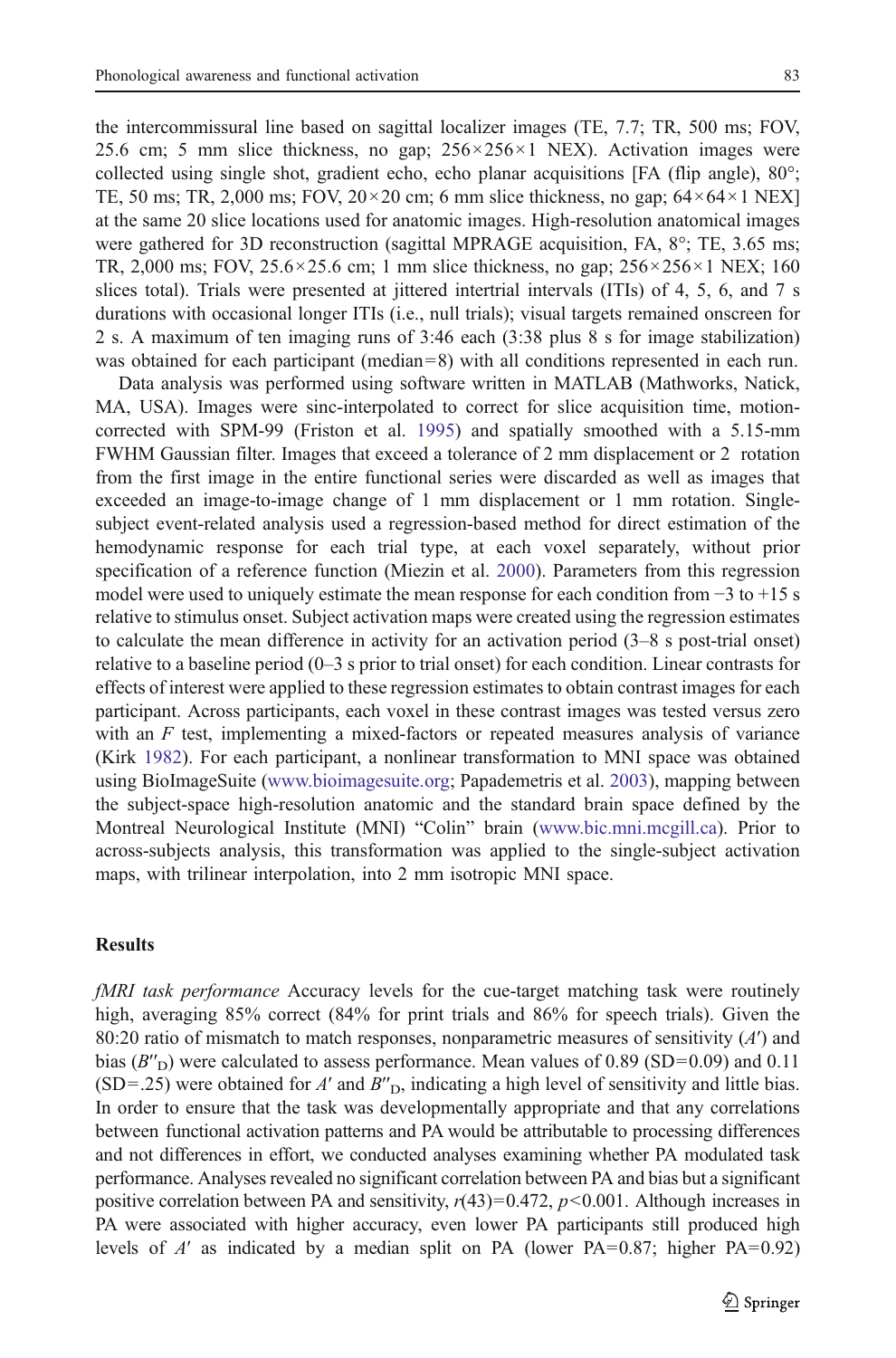indicating, in our assessment, that the task was developmentally appropriate for our participants. Examination of latency data also revealed that a significant negative correlation between PA and reaction times,  $r(43) = -0.35$ ,  $p < 0.05$ , such that as PA increased, reaction time decreased. No other interactions with PA were obtained.

fMRI activation As mentioned in the first part of the text, we were interested in a number of comparisons, including modality (print vs. speech), lexicality (words vs. pseudowords), and pronounceability (printed pseudowords vs. consonant strings). However, lexicality did not interact with PA either behaviorally or neurobiologically; therefore, lexicality effects are not discussed further.

Activations to print, speech, and overlap Given that the development of PA may provide the point of entry by which spoken and printed language connect in brain, we were particularly interested in whether correlations between PA and functional activation patterns for speech and print would be observed in areas primarily engaged in speech processing, printed language processing, or both. Figure [2](#page-7-0) shows those areas that are more active for print than speech (yellow/red) and areas that are more active for speech than print (blue/ purple). Also shown in Fig. [2](#page-7-0) are the results of a conjunction analysis (Hadjikhani & Roland [1998\)](#page-18-0), which identifies regions that were significantly active for both tasks (shown in green), regardless of whether they were differentially active for speech or print. Print stimuli produced greater activation than speech stimuli in a swath of striate and extrastriate cortex, including LH occipito-temporal cortex that has been associated with development of reading skill. Speech stimuli produced greater activation than print primarily in the superior temporal gyrus bilaterally. Both print and speech produced activation of sites in IFG, insula, and cerebellum bilaterally, although visual inspection indicates that the extent in the LH was greater than the RH. Moreover, although the LH occipito-temporal region was more active for print than speech tokens, this region was also active for speech as well.

Correlation of PA with modality In the next step, we conducted brain–behavior correlation analyses to examine the relationship between PA and functional activation. Again, we were particularly interested in whether correlations between PA and fMRI modality and pronounceability effects would be observed in areas engaged in speech processing, print processing, or both.

A correlation map of the relation between PA and the modality effect was generated by computing the Pearson correlation coefficient  $(r)$  across subjects, between each subject's phonological awareness score, and the regression parameter estimate for the contrast of print minus speech, at each voxel separately (Pugh et al. [1997](#page-18-0)). For clarity of description, we present the results of correlations of PA to both the simple activations to print and speech separately as well as the more theoretically interesting contrast of activations to print minus speech. Table [2](#page-8-0) presents the results of this analysis, which isolates regions at which differences in activation levels for speech and print are related to PA. A significant correlation between PA and the magnitude of the modality effect was observed in two left hemisphere regions previously implicated in language processing; (1) the occipito-temporal region (OT;  $r(43)=0.538$ ,  $p<0.001$ ) and (2) the superior temporal gyrus (STG). Two distinct loci were observed in the STG, one close to the planum temporale in primary auditory cortex (BA 41/42, MNI Z-coordinate=−2;  $r(43)$ =.484,  $p$ <0.001) and a more superior posterior site (BA 22,  $Z=16$ ;  $r(43)=0.444$ ,  $p<0.005$ ) close to the superior temporal sulcus (Fig. [3a](#page-9-0)). In order to illustrate the form of the interaction, we extracted activation values for each subject at voxels that showed a significant modality effect in the composite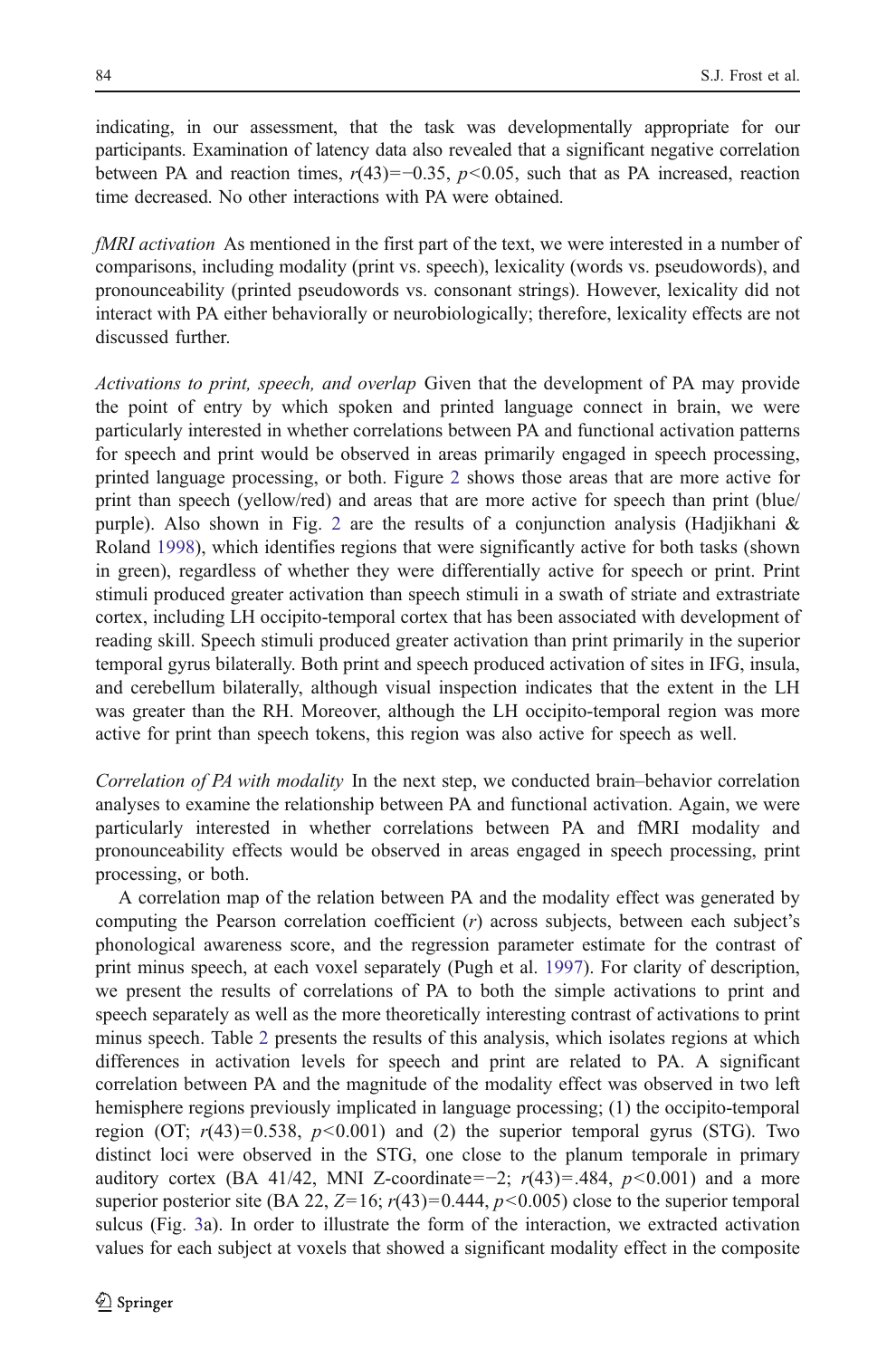<span id="page-7-0"></span>Fig. 2 Areas of activation for speech and print and overlap. Areas more active for print than speech are shown in *yellow/red*, and areas more active for speech than print are shown in blue/purple . Green areas were significantly active in both tasks. Images are presented in radiological convention with the left hemisphere on the right side of the images at a univariate threshold of  $p<0.0001$ , corrected for mapwise false discovery rate (FDR; Genovese et al. [2002\)](#page-17-0) with a cluster threshold of ten contiguous significant voxels. Numbers on the left side of the image correspond to the position along the Z-axis in MNI space

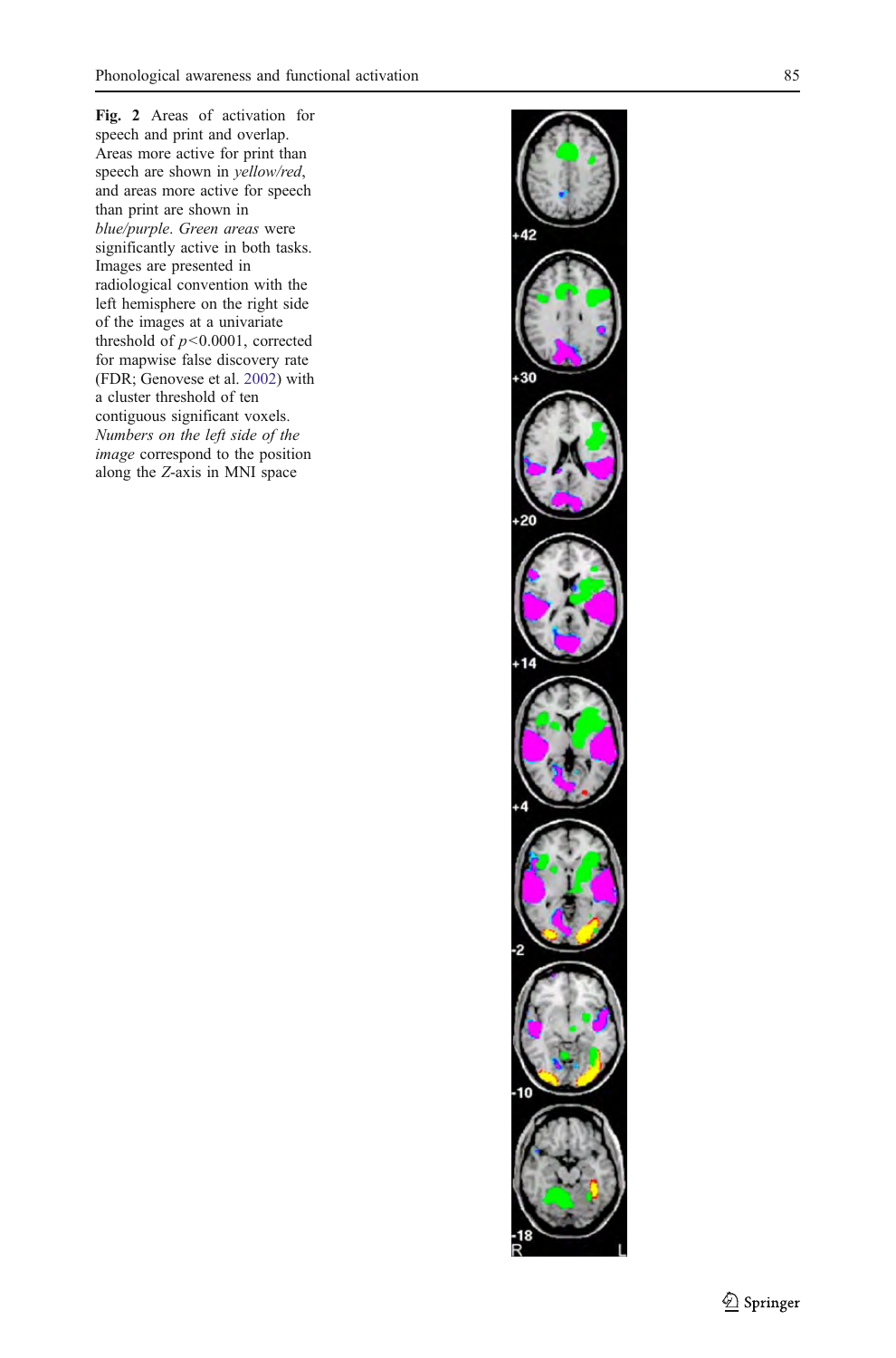| Region                        | Volume          |                  |       |                |          |           |            |
|-------------------------------|-----------------|------------------|-------|----------------|----------|-----------|------------|
|                               | $\text{mm}^3$ ) | $\boldsymbol{X}$ | Y     | Z              | Peak $r$ | $r$ Print | $r$ Speech |
| L. occipito-temporal/fusiform | 2,984           | $-34$            | $-56$ | $-18$          | 0.538    | 0.510     | $-0.130$   |
| R. superior parietal lobule   | 1,168           | 36               | $-74$ | 51             | 0.547    | 0.322     | $-0.321$   |
| L. posterior thalamus         | 776             | $-28$            | $-22$ | $-2$           | 0.517    | 0.438     | $-0.130$   |
| R. supramarginal              | 768             | 36               | $-44$ | 30             | 0.498    | 0.310     | $-0.228$   |
| L. superior temporal          | 624             | $-58$            | $-22$ | 2              | 0.484    | 0.356     | $-0.205$   |
| L. parahippocampus            | 560             | $-30$            | $-14$ | $-14$          | 0.467    | 0.005     | $-0.206$   |
| R. lingual                    | 528             | 8                | $-54$ | $\overline{4}$ | 0.439    | 0.372     | $-0.066$   |
| R. cuneus                     | 376             | 10               | $-64$ | 12             | 0.451    | 0.325     | $-0.146$   |
| R. lateral occipital          | 368             | 38               | $-84$ | 26             | 0.450    | 0.412     | $-0.080$   |
| L. anterior thalamus          | 320             | $-10$            | $-2$  | $\Omega$       | 0.493    | 0.380     | $-0.116$   |
| L. superior temporal          | 320             | $-54$            | $-36$ | 14             | 0.444    | 0.354     | $-0.078$   |
| L. medial frontal/orbital     | 816             | $\overline{2}$   | 50    | $-20$          | $-0.586$ | $-0.09$   | 0.432      |

<span id="page-8-0"></span>Table 2 Regions showing a correlation of phonological awareness with modality (print–speech)

Also shown are the simple correlations with print and corresponding speech tokens.  $r$  values greater than  $\pm 0.484$ significant at  $p < 0.001$ . *r* values greater than  $\pm 0.30$  significant at  $p < 0.05$ 

map and generated scatterplots of the correlations of PA with speech and PA with print for the OT and the superior STG region<sup>2</sup> (Fig. [4](#page-10-0)a, b).

Correlation of PA with pronounceability Table [3](#page-11-0) presents the regions showing a correlation between PA and pronounceability, i.e., the contrast of printed pseudoword minus consonant strings. Because these two stimulus types should be equally unfamiliar to participants, this comparison isolates regions for which the relationship between PA and activation for print is a function of whether the stimuli are phonologically well formed or not. Figure [5](#page-12-0) shows that significant correlations between PA and pronounceability were observed in several languagerelated regions, including a left STG site near planum temporale ( $Z=-2$ ;  $r(43)=0.516$ ,  $p<$ 0.001) and a left posterior superior STG site near the superior temporal sulcus  $(Z=16; r(43)=$ 0.571,  $p<0.0001$ ), both of which overlap with the areas observed in the analysis of PA by modality. A site in the left IFG also expressed a correlation between PA and pronounceability (r  $(43)=0.587$ ,  $p<0.0001$ ). We illustrate these relationships by showing scatterplots of the correlations of PA with pseudowords and PA with consonant strings for the superior STG and IFG regions (Fig. [6](#page-13-0)a, b). Given the importance of the occipito-temporal region in previous studies of decoding and word reading skill (Shaywitz et al. [2002](#page-19-0); Temple et al. [2003](#page-19-0); Turkeltaub et al. [2003\)](#page-19-0), it is worth noting that the pronounceability effect was also correlated with PA in this region as well  $(r(43)=0.415, p<0.01$  $(r(43)=0.415, p<0.01$  $(r(43)=0.415, p<0.01$ ; Fig. 5a), although the spatial extent of this activation  $(128 \text{ mm}^3)$  $(128 \text{ mm}^3)$  $(128 \text{ mm}^3)$  did not meet our threshold for inclusion in Table 3.

Previous studies have shown significant correlations between a measure of printed pseudoword decoding skill, Woodcock Johnson Word Attack (WA), and activation during printed word recognition tasks (Hoeft et al. [2007](#page-18-0); Shaywitz et al. [2002\)](#page-19-0). Given these previous findings and because behavioral scores on PA and WA were strongly correlated for

<sup>&</sup>lt;sup>2</sup> As shown in Tables 2 and 3, sites in STG show the same pattern of correlations. In the interest of brevity and simplicity, we selected just one of the sites for illustrating the pattern and for use in the multiple regression analyses described below.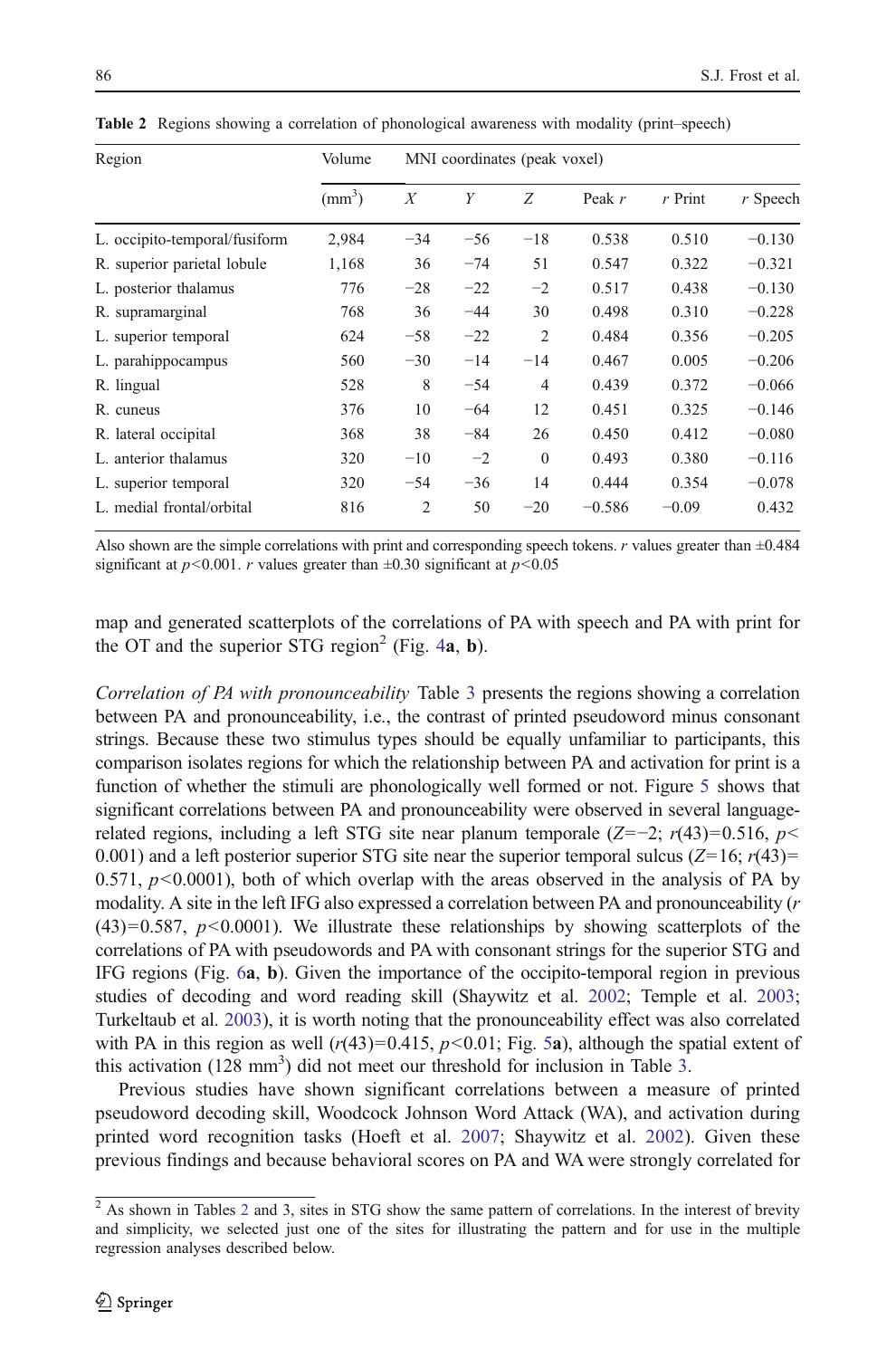

<span id="page-9-0"></span>Fig. 3 Correlations of print–speech modality effect with phonological awareness composite (a) and elision (b) and blending (c) subcomponents,  $p$ <0.01, FDR corrected (Genovese et al. [2002\)](#page-17-0) with a cluster threshold of ten contiguous significant voxels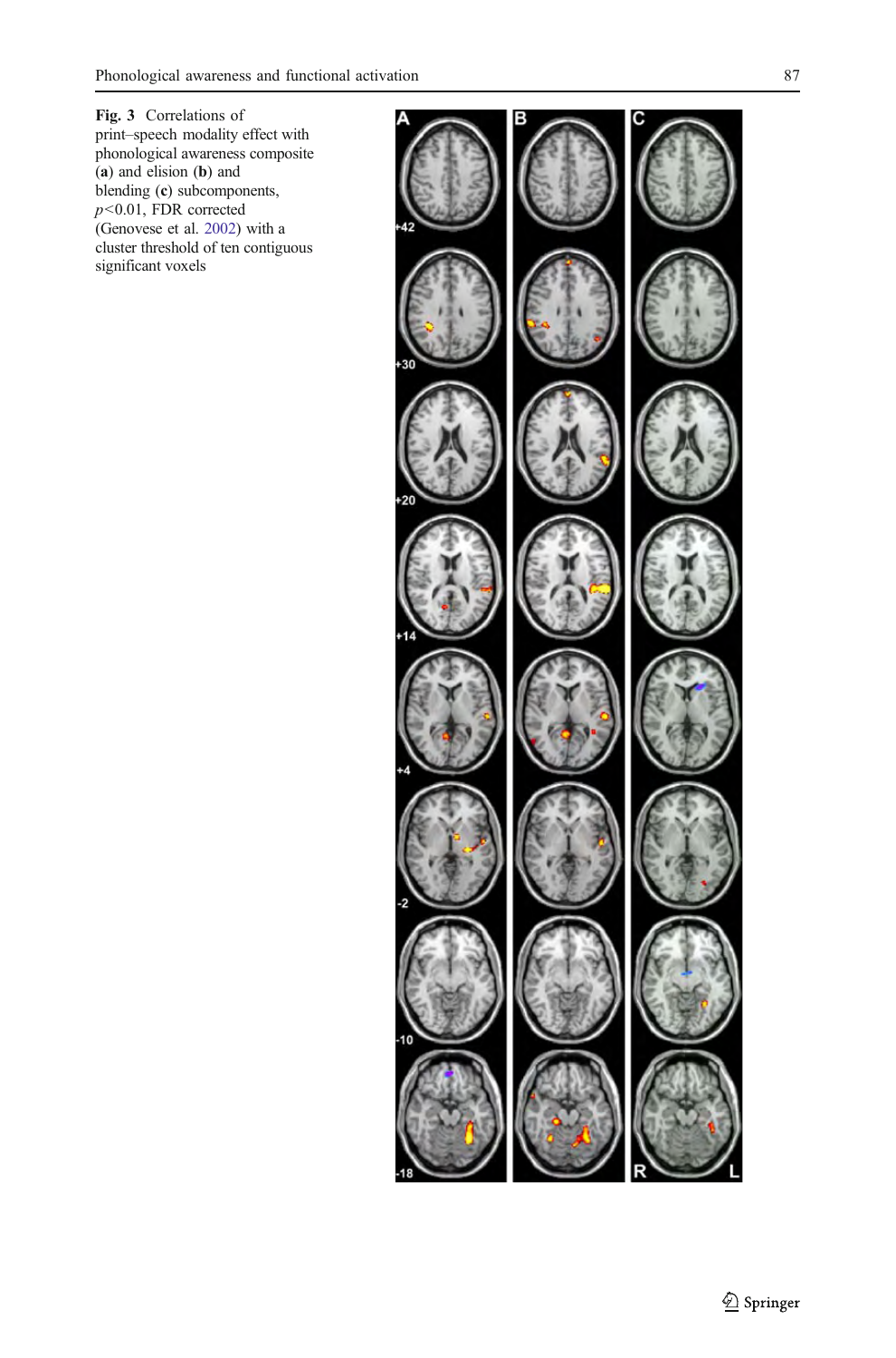<span id="page-10-0"></span>

Fig. 4 Scatterplots of correlations of PA with speech and PA with print for the superior STG (a) and OT (b) regions

our participants,  $r(42)=0.656$ ,  $p<0.0001$ , we conducted analyses to determine where the correlations between PA and activation were mediated by printed word reading/decoding ability. We extracted activation values for each subject at voxels in each region that showed either a significant correlation between PA and modality or a significant correlation between PA and pronounceability and subjected the values to a multiple regression with the derived PA composite scores and WA z scores as predictors of activation level at each region.<sup>3</sup> As shown in Tables [4](#page-14-0) and [5](#page-14-0), when entering both PA and WA into the regression model, only PA was a significant predictor of activation levels in each region, except for the model examining pronounceability in the occipito-temporal region. WA was not a significant predictor of activation for the STG or IFG regions (all  $F<1$ ), suggesting that the modality and pronounceability effects in these regions were driven uniquely by individual differences in PA, not by correlated early reading indices. In the occipitotemporal region, both PA and WA were significant in simple regression models; however, when both were entered into the model simultaneously, only WA continued to be a significant predictor.

#### PA: A multicomponent construct

A number of metaphonological tasks have been used to measure PA, including blending strings of orally presented segments such as syllables or phonemes into smoothly articulated words or pseudowords and eliding segments from a spoken word to form a new word. Although there appears to be general agreement that these tasks tap the same underlying construct, there are indications from the literature that various PA tasks differ in their difficulty and/or sensitivity at points in the developmental continuum (Anthony et al. [2007;](#page-17-0) Schatschneider et al. [1999;](#page-18-0) Vloedgraven & Verhoeven [2007](#page-19-0)). Moreover, it is an open question whether these PA tasks may emphasize differential aspects of PA and thus have different neurobiological signatures. We explored this issue by conducting separate correlations of the elision and blending subtest scores of the CTOPP with functional

<sup>&</sup>lt;sup>3</sup> Word Attack scores (mean raw score=17.78; SD=6.97; range 3–30) were not obtained for one of the participants; therefore these analyses only include data from 42 of the 43 participants.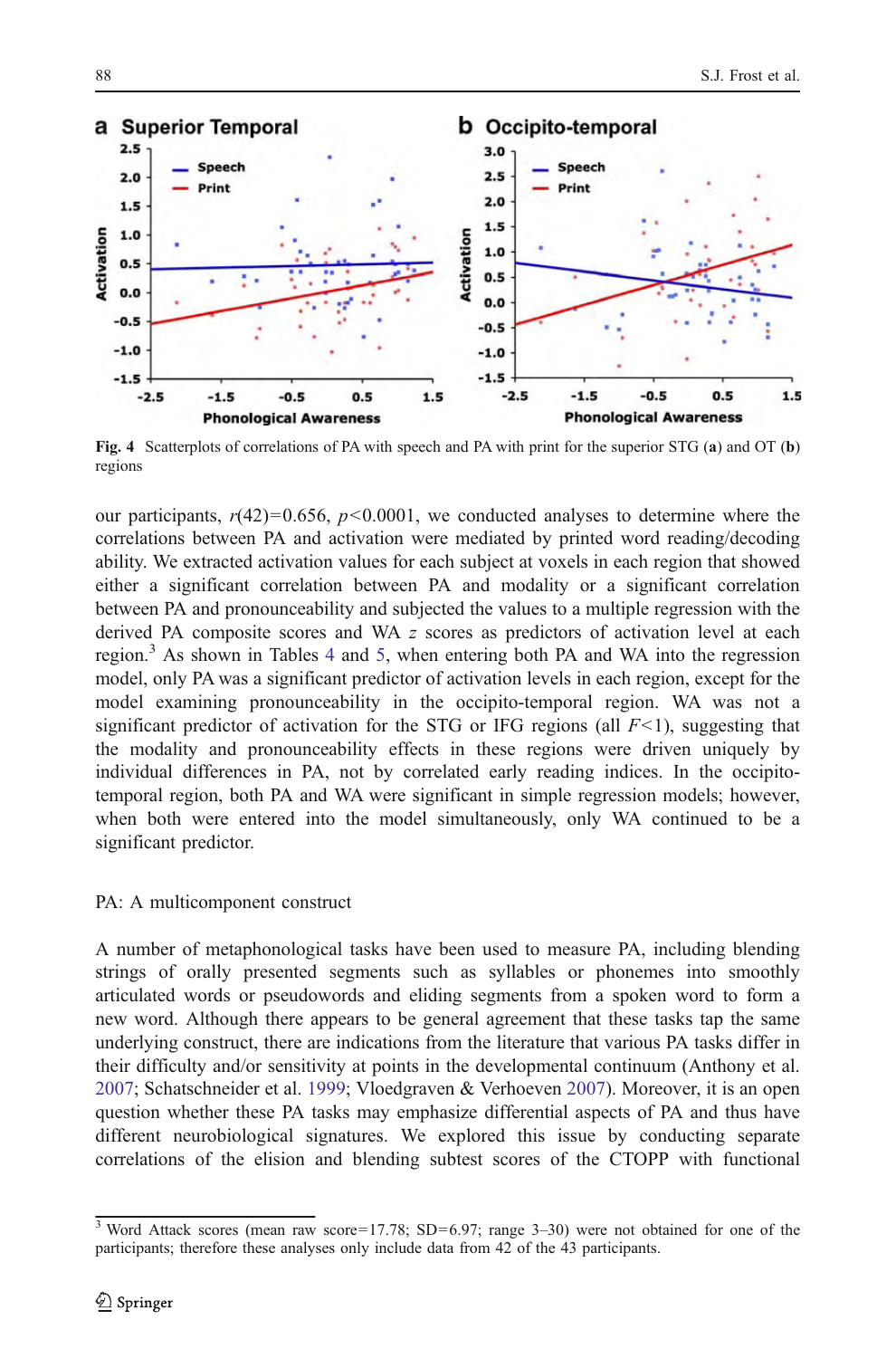| Region                               | Volume           | MNI coordinates (peak voxel) |       |                |          |                |               |  |
|--------------------------------------|------------------|------------------------------|-------|----------------|----------|----------------|---------------|--|
|                                      | $\text{ (mm}^3)$ | $\boldsymbol{X}$             | Y     | Z              | Peak $r$ | $r$ Pseudoword | $r$ Consonant |  |
| R. superior frontal                  | 5,960            | 8                            | 62    | 20             | 0.558    | 0.297          | $-0.445$      |  |
| R. lingual                           | 3,672            | 8                            | $-58$ | $\overline{2}$ | 0.494    | 0.406          | $-0.056$      |  |
| L. cuneus                            | 2,456            | $-10$                        | $-92$ | 18             | 0.544    | 0.429          | $-0.076$      |  |
| L. parahippocampus                   | 1,816            | $-28$                        | $-40$ | $-4$           | 0.469    | 0.349          | $-0.172$      |  |
| R. fusiform                          | 1,608            | 26                           | $-46$ | $-21$          | 0.488    | 0.208          | $-0.210$      |  |
| R. posterior middle temporal         | 1,448            | 62                           | $-62$ | $-8$           | 0.599    | 0.556          | $-0.238$      |  |
| L. precuneus                         | 1,416            | $-12$                        | $-62$ | 19             | 0.456    | 0.405          | $-0.116$      |  |
| R. lateral occipital/middle temporal | 1,408            | 40                           | $-78$ | 20             | 0.483    | 0.204          | $-0.397$      |  |
| L. inferior frontal                  | 1,216            | $-56$                        | 34    | 6              | 0.587    | 0.327          | $-0.326$      |  |
| L. cerebellum                        | 1,160            | $-20$                        | $-80$ | $-20$          | 0.530    | 0.339          | $-0.206$      |  |
| L. superior frontal                  | 1,072            | $-10$                        | 52    | 36             | 0.482    | 0.462          | $-0.100$      |  |
| L. Superior Temporal                 | 960              | $-52$                        | $-2$  | $-2$           | 0.516    | 0.286          | $-0.318$      |  |
| R. Fusiform                          | 928              | 32                           | $-66$ | $-12$          | 0.539    | 0.348          | $-0.169$      |  |
| R. Thalamus                          | 768              | 22                           | $-18$ | $-6$           | 0.482    | 0.231          | $-0.446$      |  |
| L. Superior Temporal                 | 456              | $-44$                        | $-40$ | 16             | 0.571    | 0.439          | $-0.183$      |  |
| L. Superior Parietal Lobule          | 400              | $-24$                        | $-82$ | 40             | 0.480    | 0.271          | $-0.224$      |  |
| L. Thalamus                          | 392              | $-24$                        | $-24$ | $-3$           | 0.451    | 0.360          | $-0.142$      |  |
| L. Lateral Occipital/Middle Temporal | 384              | $-42$                        | $-76$ | 20             | 0.497    | 0.224          | $-0.307$      |  |
| R. Cuneus                            | 336              | 16                           | $-90$ | 12             | 0.452    | 0.423          | 0.034         |  |

<span id="page-11-0"></span>Table 3 Regions showing a correlation of phonological awareness with pronounceability (pseudowordsconsonant strings)

Also shown are the simple correlations with pseudowords and consonant strings.  $r$  values greater than  $\pm 0.484$ significant at  $p<0.001$ ; values greater than  $\pm 0.30$  significant at  $p<0.05$ 

activation levels for the regions of interest described above from both the modality contrast and the pronounceability contrasts.

*Modality* Figure [3](#page-9-0)b and  $c$  shows the correlations with modality for elision and blending, respectively. As the figure shows, whereas the correlation in LH STG is driven by elision, the correlation in LH OT is seen both for elision and blending with the region of significant correlation being larger for elision relative to blending. In order to test these observations, we extracted activation values for these regions of interest as described above and performed multiple regression analyses with elision and blending scores as predictors (Table [6\)](#page-15-0). Results of the multiple regression confirmed the observations from the individual correlation maps for the LH STG regions; however, in LH OT, a marginal effect was observed for each of the predictors, suggesting that the effect observed in the individual correlation maps was driver by common variance shared by the two PA tasks.

*Pronounceability* Figure [5](#page-12-0)**b** and **c** shows the correlations with pronounceability for elision and blending, respectively. Here, we show that while the correlations in LH STG and LH OT are driven by elision ability, the correlation in LH IFG is accounted for by both elision and blending. Multiple regression analyses on these regions confirmed these observations (Table [7\)](#page-15-0) with only elision accounting for unique variance in the pronounceability effect in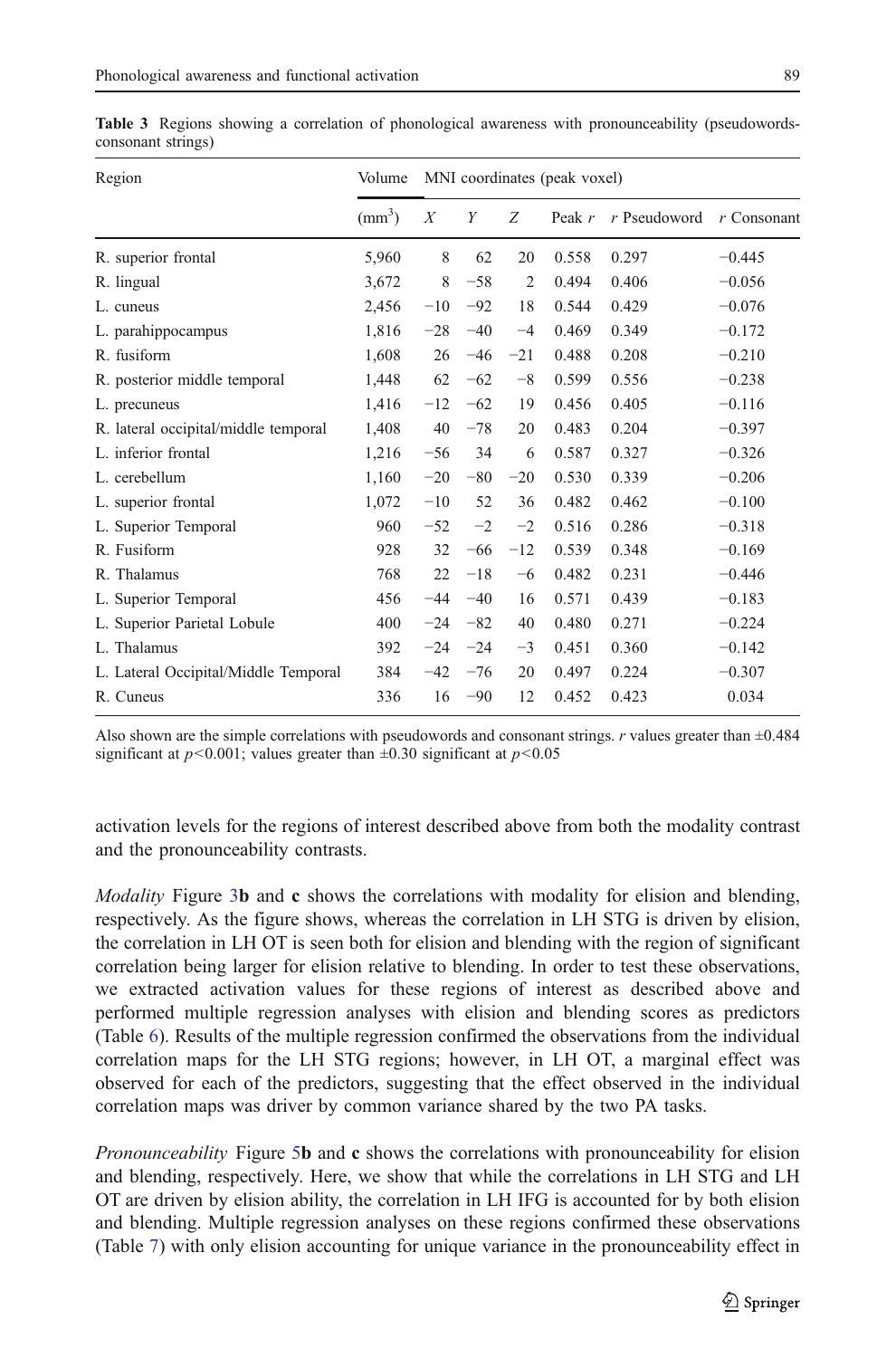<span id="page-12-0"></span>Fig. 5 Correlations of pseudoword—consonant string pronounceability effect with phonological awareness composite ( a) and elision ( b) and blending (c) subcomponents,  $p<0.01$ , FDR corrected (Genovese et al [2002](#page-17-0)) with a cluster threshold of ten contiguous significant voxels

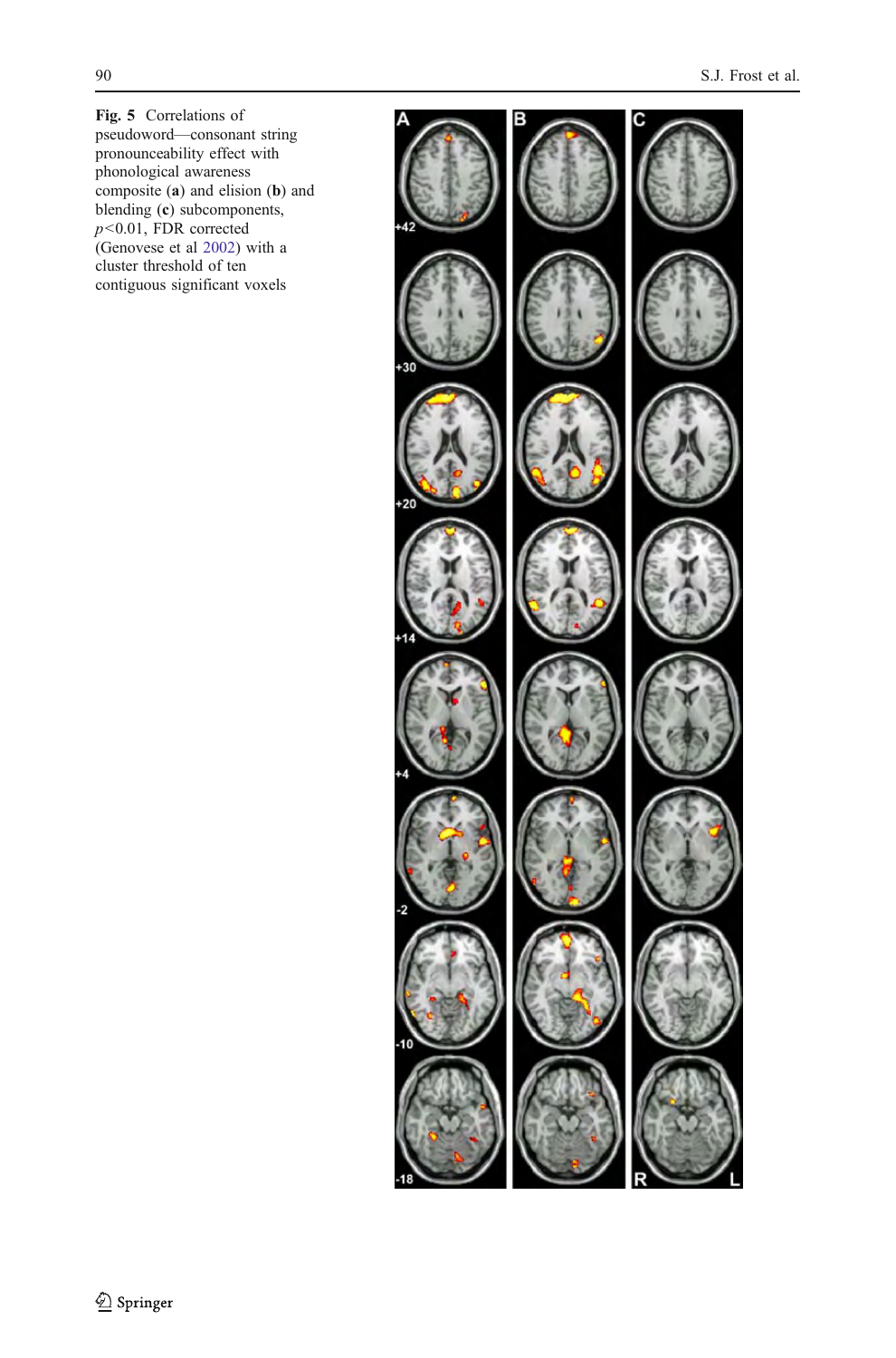<span id="page-13-0"></span>

Fig. 6 Scatterplots of the correlations of PA with pronounceability and PA with print for the superior STG (a) and IFG (b) regions

LH STG and LH OT. In LH IFG, although the regression model was significant, both predictors yielded marginal effects, indicating that variance shared by elision and blending accounted for the effects observed in the individual correlation maps.

Taken together, these findings show that elision and blending measure are overlapping but are partially distinct constructs with respect to functional activation. Moreover, the findings show that elision accounts for the largest portion of the variance in our findings with the composite of these PA tasks, consistent with the results from previous behavioral studies mentioned above suggesting that elision is a more sensitive measure of important individual differences in metaphonological skill than blending.

#### **Discussion**

The present study examined the neurobiological underpinning of phonological awareness, a variable long known to successfully predict development of early reading skills and reliably distinguish reading disabled from non-impaired readers. The findings provide additional insight into how these variables operate at the early stages of reading development across varying levels of ability, showing that PA modulates the functional neuroanatomy associated with modality and pronounceability in beginning readers.

For our modality comparison, individual differences in PA were associated with significant changes in the relative activation levels for print and speech in the LH superior temporal and occipito-temporal gyri. More specifically, increases in PA were associated with increases in activation for print tokens such that the activation level for print approached the level obtained for speech in LH STG, the primary region activated for speech. For print, the response in posterior STG was further selective such that only phonologically well-structured stimuli (i.e., pseudowords but not consonant strings) activated this region with increases in PA. In LH OT, a region also engaged by spoken tokens, increases in PA were associated with a relative decrease in activation for speech and a relative increase in activation for print tokens. From these data, it appears that LH OT becomes increasingly more dedicated to processing of print relative to speech as individuals acquire greater literacy skills.

As described in the first part of the text, many studies attest to the importance of PA as a precondition for reading acquisition. However, studies have demonstrated that the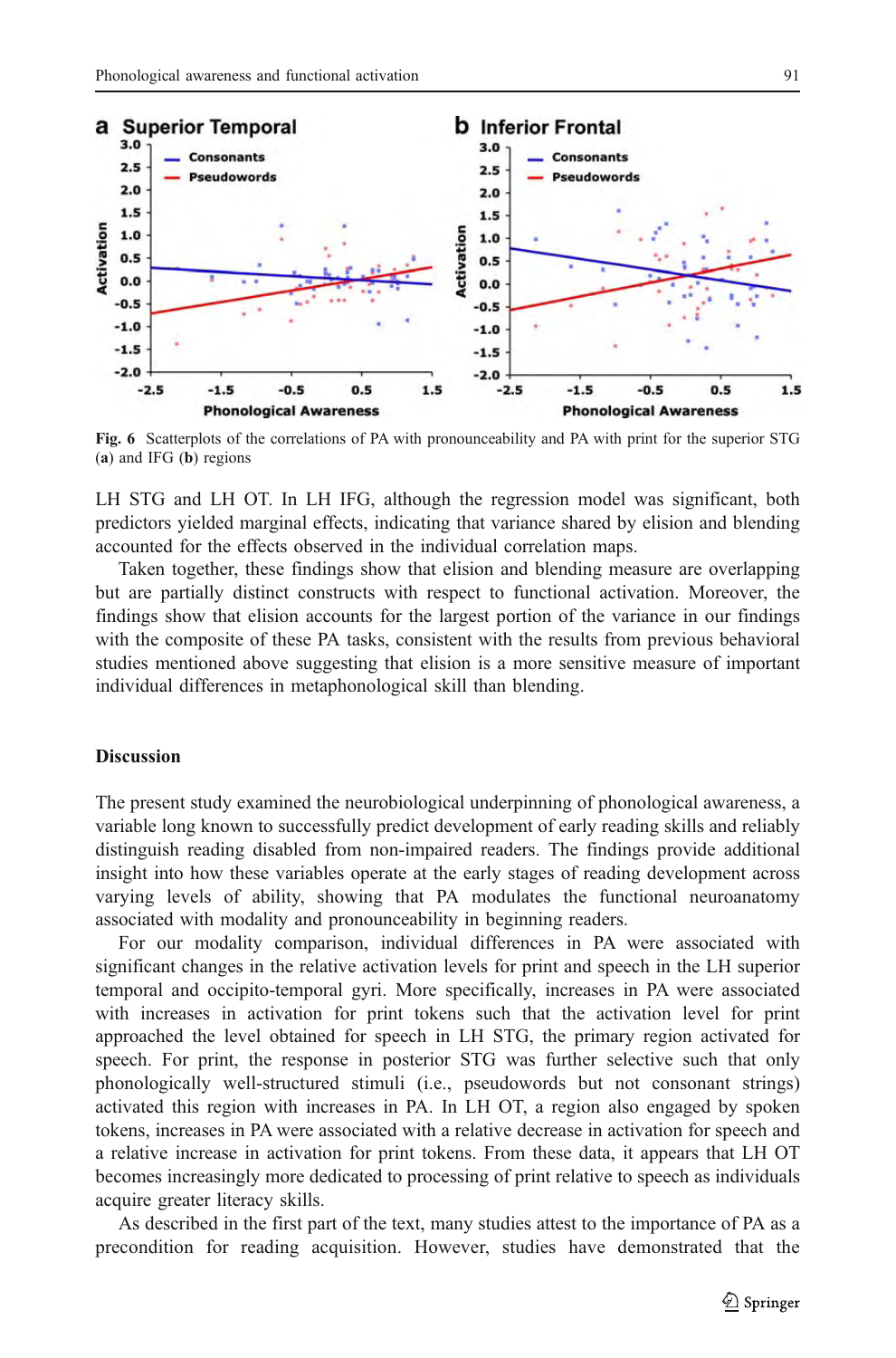| Region               | Variable               | β        | $t$ value | $p$ value |  |
|----------------------|------------------------|----------|-----------|-----------|--|
| Superior temporal    |                        |          |           |           |  |
|                      | Word attack            | $-0.167$ | $-0.866$  | 0.3920    |  |
|                      | Phonological Awareness | 0.509    | 2.641     | 0.0118    |  |
| Multiple $R^2$ 0.175 |                        |          |           |           |  |
| Occipito-temporal    |                        |          |           |           |  |
|                      | Word attack            | $-0.351$ | $-1.815$  | 0.0772    |  |
|                      | Phonological awareness | 0.545    | 2.819     | 0.0075    |  |
| Multiple $R^2$ 0.169 |                        |          |           |           |  |

<span id="page-14-0"></span>Table 4 Multiple regressions examining the contribution of phonological awareness and decoding (Word Attack) in activation of the LH STG and OT for modality

relationship between PA and reading skill is reciprocal; PA begets reading achievement (decoding), which begets further development of PA (e.g., Perfetti et al. [1987;](#page-18-0) Wagner et al. [1994\)](#page-19-0). Given the reciprocal relationship between reading skill and PA, we wanted to determine whether our findings were specific to PA or reflected an indirect measure of facility with reading. We therefore conducted multiple regression analyses to assess whether the observed PA effects in LH STG, LH OT, and LH IFG were qualified by print decoding (as indexed by Word Attack). LH OT was the only region where PA effects were qualified by decoding skill such that WA was the only significant predictor of the pronounceability effect in OT (even though PA had a strong zero order correlation with pronounceability in this region). However, WA did not qualify the relation between PA and modality in this region, indicating a complex dynamic between speech and reading processes in this region, perhaps reflecting the reciprocal relationship between PA and reading skill and findings suggesting that the representation of spoken language is influenced by learning to read (Castro-Caldas et al. [1998](#page-17-0); Morais [1993;](#page-18-0) Petersson et al. [2007](#page-18-0); Ziegler & Goswami [2005](#page-19-0)). This possibility that spoken language shapes the developing specialization of the LH OT for written language is also consistent with data from the current study and previous work showing that this region is also activated during spoken language processing (Chee et al.

| Region               | Variable               | $\beta$  | $t$ Value | <i>p</i> Value |
|----------------------|------------------------|----------|-----------|----------------|
| Superior temporal    |                        |          |           |                |
|                      | Word attack            | $-0.013$ | $-0.068$  | 0.9461         |
|                      | Phonological awareness | 0.403    | 2.065     | 0.0456         |
| Multiple $R^2$ 0.155 |                        |          |           |                |
| Occipito-temporal    |                        |          |           |                |
|                      | Word attack            | 0.395    | 2.042     | 0.0480         |
|                      | Phonological awareness | 0.023    | 0.120     | 0.9053         |
| Multiple $R^2$ 0.168 |                        |          |           |                |
| Inferior frontal     |                        |          |           |                |
|                      | Word attack            | $-0.230$ | $-0.1219$ | 0.2302         |
|                      | Phonological awareness | 0.573    | 3.033     | 0.0043         |
| Multiple $R^2$ 0.208 |                        |          |           |                |

Table 5 Multiple regressions examining the contribution of phonological awareness and decoding (Word attack) in activation of the LH STG, OT, and IFG for pronounceability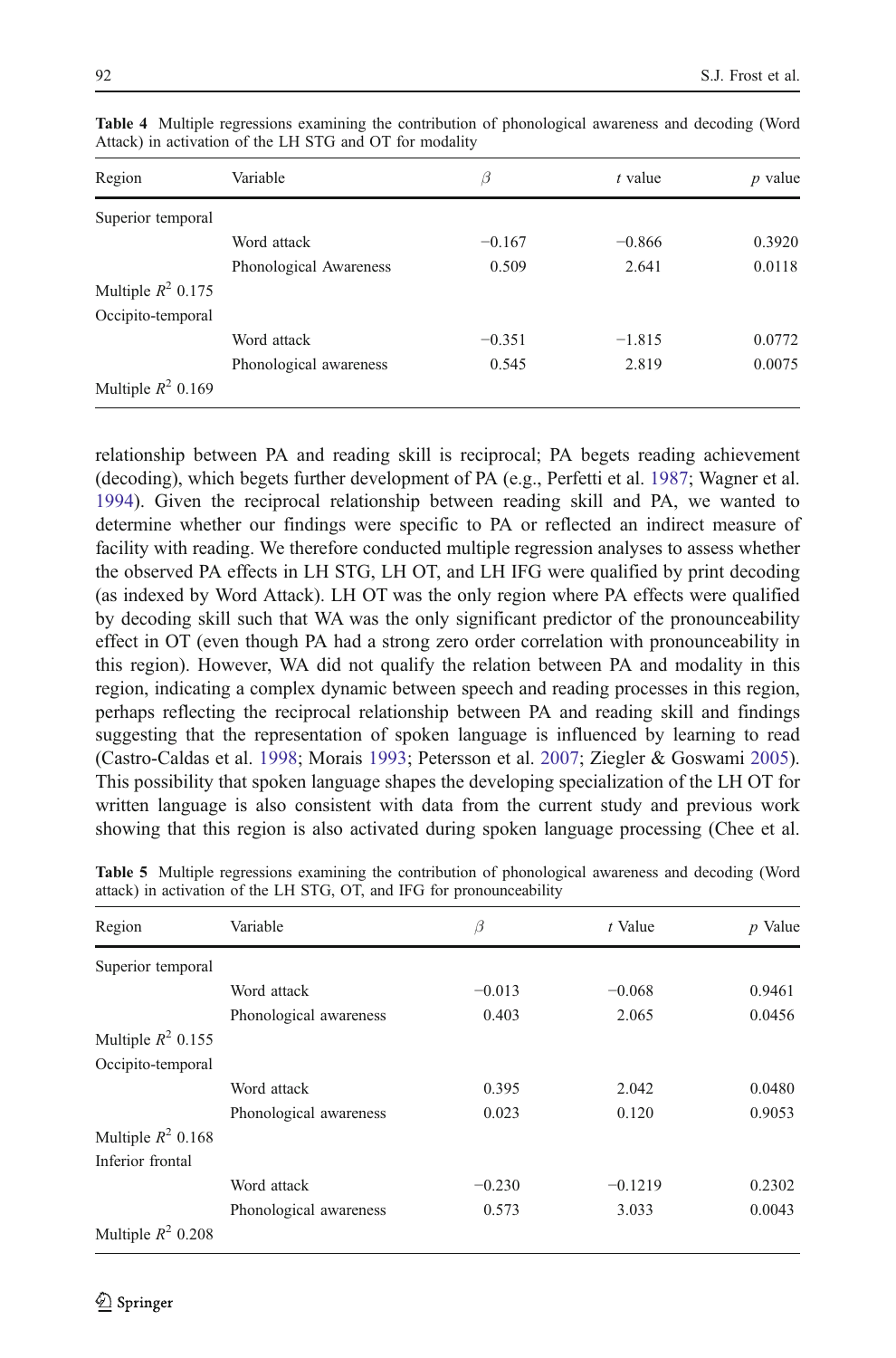| Region               | Variable       | β     | t Value | Value<br>$\boldsymbol{p}$ |
|----------------------|----------------|-------|---------|---------------------------|
| Superior temporal    |                |       |         |                           |
|                      | Blending words | 0.034 | 0.254   | 0.8005                    |
|                      | Elision        | 0.575 | 4.296   | 0.0001                    |
| Multiple $R^2$ 0.344 |                |       |         |                           |
| Occipito-temporal    |                |       |         |                           |
|                      | Blending words | 0.254 | 1.711   | 0.0947                    |
|                      | Elision        | 0.280 | 1.884   | 0.0666                    |
| Multiple $R^2$ 0.189 |                |       |         |                           |

<span id="page-15-0"></span>Table 6 Multiple regressions examining the contribution of elision and blending to activation of the LH STG and OT for modality

[1999\)](#page-17-0) as well as research suggesting that the LH OT may be involved in both modalitydependent and modality-independent linguistic processes (Hillis et al. [2005](#page-18-0)).

Whereas analyses revealed a complex relationship between phonological awareness and print decoding skill in the LH OT skill zone, only PA predicted the relation between activation for print and speech in the superior temporal gyrus. Whereas previous work by Turkeltaub et al. ([2003\)](#page-19-0) showed that activation in LH STG for printed word relative to false font strings was correlated with PA, the current study extends this finding by showing PA predicts the overlap in activation for print and speech in LH STG such that increases in PA were associated with greater overlap in activation levels for print and speech in this region. We suggest that the LH STG is important in bridging between print and speech, and more directly reflects on the unique contribution that PA contributes to early literacy development, making the neuronal networks dedicated by nature and early language experience to speech available for print processing.

Additionally, exploratory analyses examining the contributions of elision and blending subcomponents to our PA findings revealed independent and overlapping areas of activation, indicating that PA is a multifaceted construct with dissociable neural representation. Specifically, the modality effect in STG was significant for elision only;

| Region               | Variable                                    | $\beta$ | $t$ Value | <i>p</i> Value |  |
|----------------------|---------------------------------------------|---------|-----------|----------------|--|
| Superior temporal    | Blending words<br>Elision<br>Blending words |         |           |                |  |
|                      |                                             | 0.097   | 0.669     | 0.5071         |  |
|                      |                                             | 0.432   | 2.969     | 0.0050         |  |
| Multiple $R^2$ 0.223 |                                             |         |           |                |  |
| Occipito-temporal    |                                             |         |           |                |  |
|                      |                                             | 0.020   | 0.130     | 0.8975         |  |
|                      | Elision                                     | 0.358   | 2.327     | 0.0250         |  |
| Multiple $R^2$ 0.133 |                                             |         |           |                |  |
| Inferior frontal     |                                             |         |           |                |  |
|                      | Blending words                              | 0.239   | 1.593     | 0.1088         |  |
|                      | Elision                                     | 0.270   | 1.795     | 0.0801         |  |
| Multiple $R^2$ 0.172 |                                             |         |           |                |  |

| <b>Table 7</b> Multiple regressions examining the contribution of elision and blending to activation of the STG, |  |  |  |  |  |  |
|------------------------------------------------------------------------------------------------------------------|--|--|--|--|--|--|
| OT, and IFG for pronounceability                                                                                 |  |  |  |  |  |  |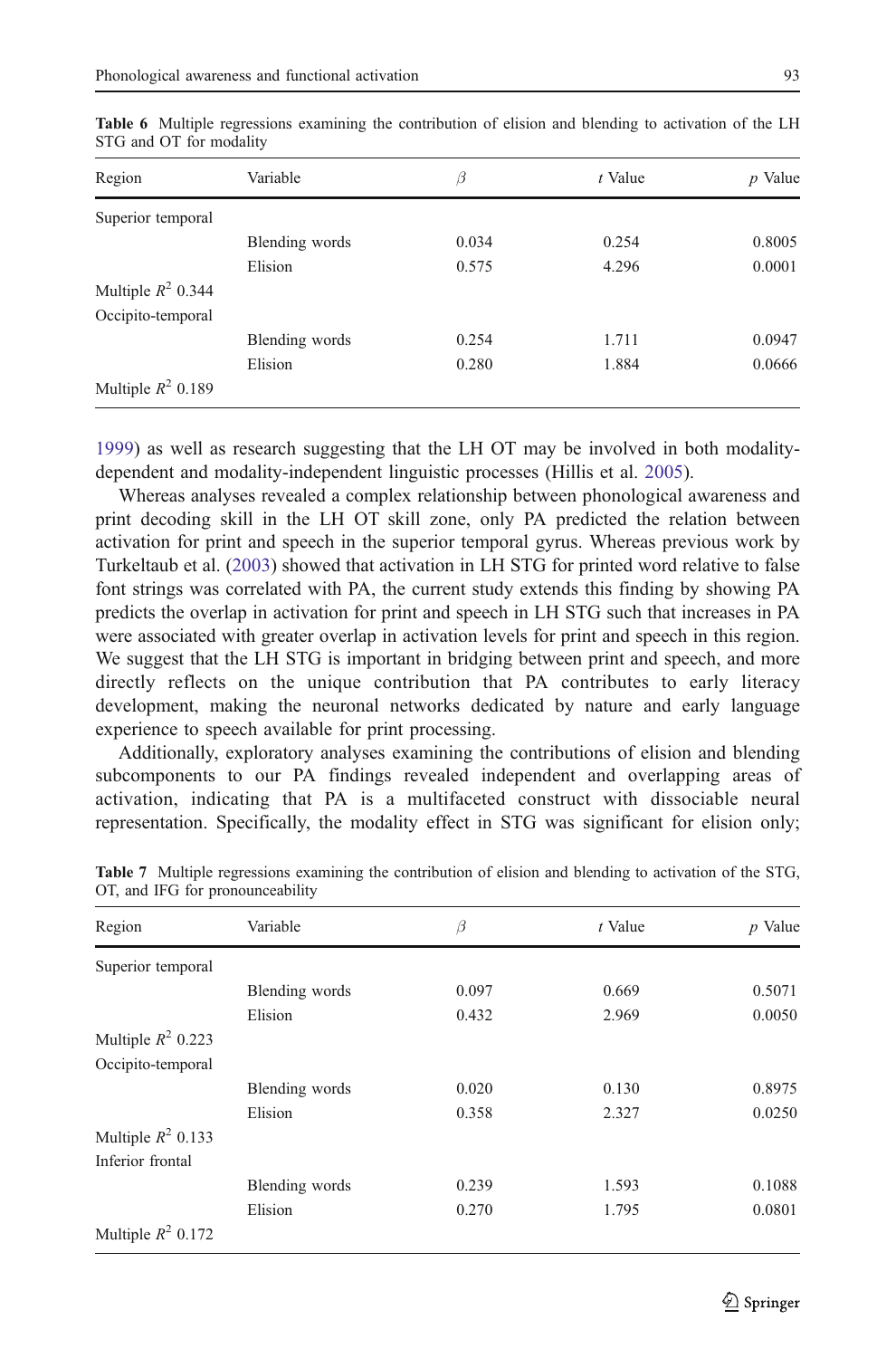the effect for blending was not even marginal. Whereas the simple correlations of elision and blending with the modality effect in the LH OT were significant for both subcomponents, multiple regression analysis suggested that the effects in this region were accounted for largely by variance shared by the two tasks. A pattern of higher peak values and greater spatial extent for elision was also observed in the comparison of printed pseudowords versus consonant strings and supported by results of multiple regression. One possibility is that these PA subcomponents are differentially sensitive, at least in the age and skill range that we examined in the current study.<sup>4</sup> Some findings from a recent study by Vloedgraven and Verhoeven [\(2007\)](#page-19-0) examining PA in kindergarten and first graders support this possibility, showing that items measuring phoneme segmentation were the most discriminating between high- and low-ability individuals relative to blending, rhyming, or identification. Moreover, the mean and range of the raw scores for elision and blending are quite similar, making the findings unlikely to be related in any simple manner to difficulty of these tasks (see Table [1\)](#page-4-0).

The fact that the relation between PA skill level and print-speech modulation is expressed in a well-documented speech region, STG fits with two common observations: (1) that writing in an alphabetic orthography is essentially a cipher on the phonological level of language and (2) that it is phonological awareness, in conjunction with the understanding that the letters of a printed word map to phonemes, allows readers to connect printed words to the corresponding words in his or her speech lexicon. Moreover, functional neuroimaging studies have demonstrated extensively the importance of STG in printed language processing (Simos et al. [2002\)](#page-19-0). For example, a recent study showed that reading-disabled children exhibited little or no activation of posterior LH STG prior to a reading intervention (Simos et al. [2002](#page-19-0); see Temple et al. [2003](#page-19-0) for similar findings). Postintervention scans revealed that increase in posterior LH STG was significantly correlated with improvement on pseudoword rhyming, a task that requires mapping from the printed form to phonology. We suggest that the correlation in STG between the modality effect and PA observed in the current study elucidates the nature of this mapping, such that more skilled beginning readers engage their already well-developed spoken language regions for processing written language.

Our findings in the LH occipito-temporal region, that is, a relatively increasing activation associated with print and corresponding decreasing activation associated with speech processing as PA increased, converge with previous work in suggesting that as literacy skills develop, this region becomes increasingly tuned to print (e.g., Shaywitz et al. [2002](#page-19-0) Paulesu et al. [2001](#page-18-0); Rumsey et al. [1997;](#page-18-0) Salmelin et al. [1996](#page-18-0); Shaywitz et al. [2002](#page-19-0); Shaywitz et al. [1998\)](#page-18-0).

By using an explicit language processing task which allowed us to examine the relationship between PA skill and modality and PA skill and pronounceability, the current study yields a fuller understanding of the neurobiological signature associated with the development of phonological awareness and the means by which this skill might exert an influence on subsequent reading development. Our results suggest that the degree to which

<sup>4</sup> Our approach was to examine the correlation between raw PA skill and functional activation. However, we did conduct multiple regression analyses with age as a predictor in order to ensure that the effects in the regions of interest we report were not accounted for or qualified by individual differences in age. We felt that this was particularly important for the analyses involving elision and blending given that studies have suggested that blending more accurately discriminates metaphonological skill in younger children, whereas and elision is a better discriminator in older children. Results of the analyses revealed no effect of age, and all of the effects for each region discussed remained significant.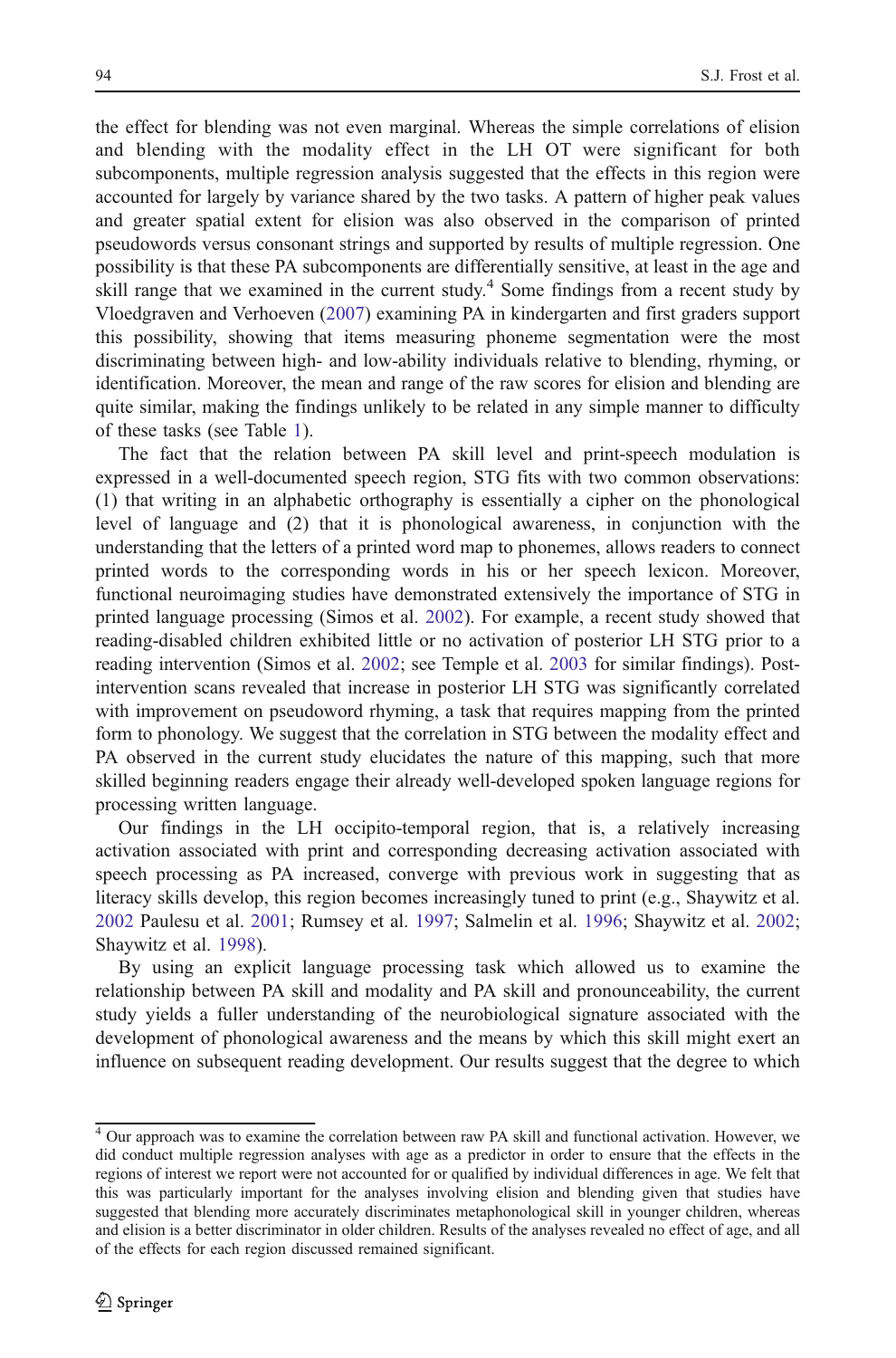<span id="page-17-0"></span>activation for print increases, relative to activation for speech in LH STG and LH OT may be an early predictor of successful reading acquisition. Although the findings from the current study are provocative, we point out that magnitude of the correlations reported here are modest in size and leave much variance for which future work will need to account. Our continuing research in the context of this longitudinal study will provide a means to assess the specificity of this biomarker and its subcomponents (elision and blending) by examining the degree to which these modulations are sensitive predictors of later reading skill and diagnosis reading disability.

Acknowledgments This study is supported by National Institute of Child Health and Human Development grant HD 01994 to Carol Fowler (Haskins Laboratories) and NICHD grant HD 048830 to Kenneth R. Pugh (Yale University). We thank Gina DellaPorta, Kelley Delaney, and Ashley Zennis, for behavioral assessment and Hedy Serofin and Teri Hickey for help with imaging participants.

### **References**

- Anthony, J. L., Williams, J. M., McDonald, R., & Francis, D. J. (2007). Phonological processing and emergent literacy in younger and older preschool children. Annals of Dyslexia, 57, 113–137. doi[:10.1007/s11881-007-0008-8](http://dx.doi.org/10.1007/s11881-007-0008-8).
- Ball, E. W., & Blachman, B. A. (1991). Does phoneme awareness training in kindergarten make a difference in early word recognition and developmental spelling? Reading Research Quarterly, 26, 49–66. doi:[10.1598/RRQ.26.1.3](http://dx.doi.org/10.1598/RRQ.26.1.3).
- Booth, J. R., Burman, D. D., Van Santen, F. W., Harasaki, Y., Gitelman, D. R., Parrish, T. B., & Mesulam, M. M. (2001). The development of specialized brain systems for reading and oral-language. Child Neuropsychology, 7, 119–141. doi:[10.1076/chin.7.3.119.8740.](http://dx.doi.org/10.1076/chin.7.3.119.8740)
- Bradley, L., & Bryant, P. E. (1983). Categorising sounds and learning to read—A causal connection. Nature, 301, 419–521. doi:[10.1038/301419a0](http://dx.doi.org/10.1038/301419a0).
- Brunswick, N., McCrory, E., Price, C., Frith, C. D., & Frith, U. (1999). Explicit and implicit processing of words and pseudowords by adult developmental dyslexics: A search for Wernicke's Wortschatz? Brain, 122, 1901–1917. doi:[10.1093/brain/122.10.1901.](http://dx.doi.org/10.1093/brain/122.10.1901)
- Burton, M. W., Small, S. L., & Blumstein, S. E. (2000). The role of segmentation in phonological processing: an fMRI investigation. Journal of Cognitive Neuroscience, 12, 679–690. doi[:10.1162/089892900562309.](http://dx.doi.org/10.1162/089892900562309)
- Castles, A., & Coltheart, M. (2004). Is there a causal link from phonological awareness to success in learning to read? Cognition, 91, 77–111. doi[:10.1016/S0010-0277\(03\)00164-1](http://dx.doi.org/10.1016/S0010-0277(03)00164-1).
- Castro-Caldas, A., Petersson, K. M., Reis, A., Stone-Elander, S., & Ingvar, M. (1998). The illiterate brain. Learning to read and write during childhood influences the functional organization of the adult brain. Brain, 121, 1053–1063. doi[:10.1093/brain/121.6.1053](http://dx.doi.org/10.1093/brain/121.6.1053).
- Chee, M., O'Craven, K. M., Bergida, R., Rosen, B. R., & Savoy, R. L. (1999). Auditory and visual word processing studies with fMRI. Human Brain Mapping, 7, 15–28. doi[:10.1002/\(SICI\)1097-0193\(1999\)](http://dx.doi.org/10.1002/(SICI)1097-0193(1999)7:1<15::AID-HBM2>3.0.CO;2-6) [7:1<15::AID-HBM2>3.0.CO;2-6](http://dx.doi.org/10.1002/(SICI)1097-0193(1999)7:1<15::AID-HBM2>3.0.CO;2-6).
- Dunn, L., & Dunn, L. (1997). Peabody picture vocabulary test: Third edition. Circle Pines, MN: American Guidance Service.
- Fiez, J. A., & Peterson, S. E. (1998). Neuroimaging studies of word reading. Proceedings of the National Academy of Sciences of the United States of America, 95, 914–921. doi[:10.1073/pnas.95.3.914.](http://dx.doi.org/10.1073/pnas.95.3.914)
- Foorman, B. R., Francis, D., Fletcher, J. K., Schatschneider, C., & Mehta, P. (1998). The role of instruction in learning to reading: preventing reading failure in at-risk children. Journal of Educational Psychology, 90, 37–55. doi[:10.1037/0022-0663.90.1.37](http://dx.doi.org/10.1037/0022-0663.90.1.37).
- Friston, K. J., Ashburner, J., Frith, C. D., Poline, J.-B., Heather, J. D., & Frackowiak, R. S. J. (1995). Spatial registration and normalization of images. Human Brain Mapping, 2, 165–189.
- Frost, S. J., Mencl, W. E., Sandak, R., Moore, D. L., Rueckl, J., Katz, L., Fulbright, R. K., & Pugh, K. R. (2005). An fMRI study of the trade-off between semantics and phonology in reading aloud. Neuroreport, 16, 621–624. doi[:10.1097/00001756-200504250-00021.](http://dx.doi.org/10.1097/00001756-200504250-00021)
- Genovese, C. R., Lazar, N. A., & Nichols, T. (2002). Thresholding of statistical maps in functional neuroimaging using the false discovery rate. NeuroImage, 15, 870–878. doi[:10.1006/nimg.2001.1037](http://dx.doi.org/10.1006/nimg.2001.1037).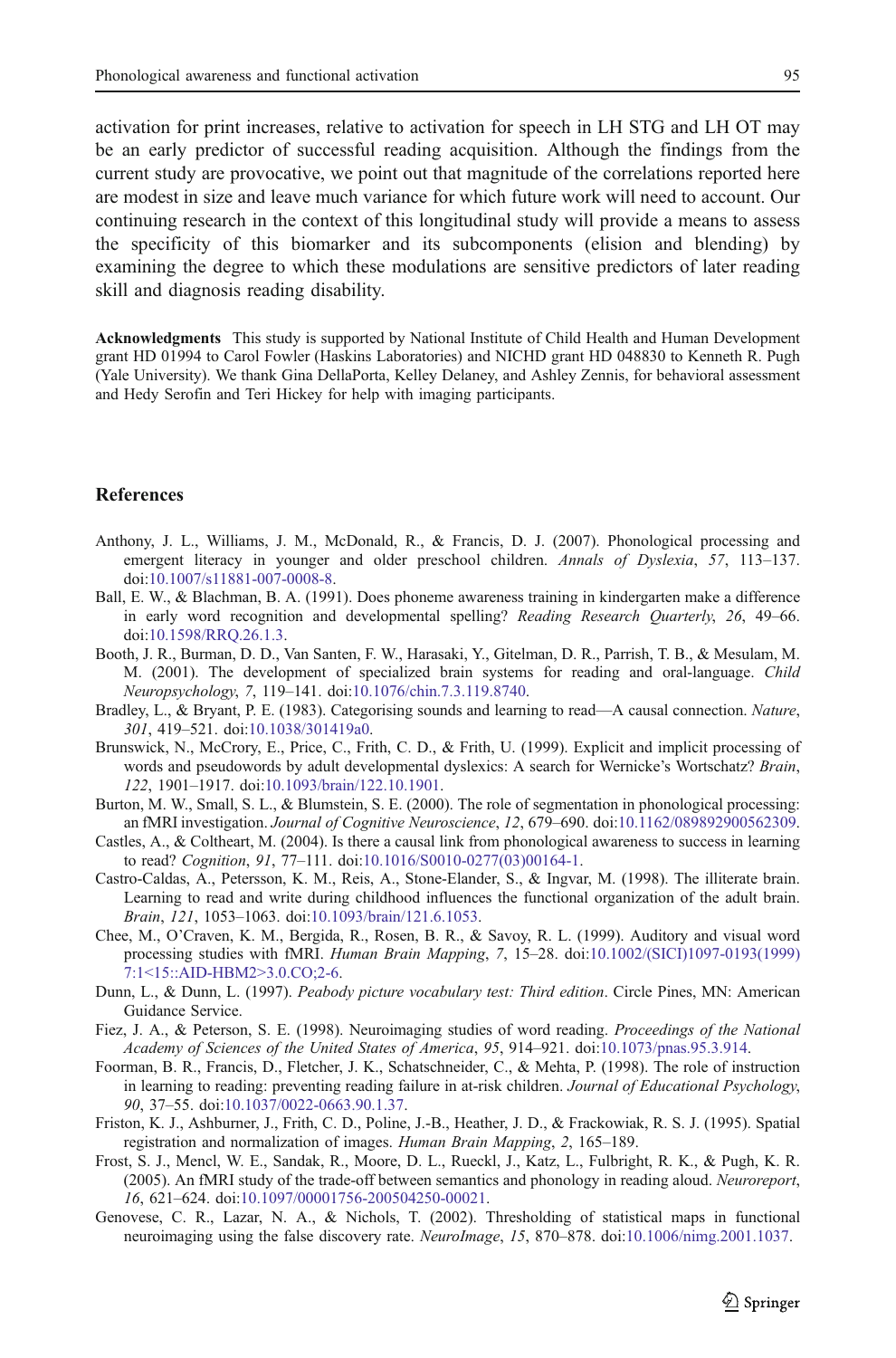<span id="page-18-0"></span>Goswami, U., & Bryant, P. (1990). *Phonological skills and learning to read*. London: Erlbaum.

- Hadjikhani, N., & Roland, P. E. (1998). Cross-modal transfer of information between the tactile and the visual representations in the human brain: A positron emission tomographic study. The Journal of Neuroscience, 18, 1072–1084.
- Hillis, A. E., Newhart, M., Heidler, J., Barker, P., Herskovits, E., & Degaonkar, M. (2005). The roles of the "visual word form area" in reading. NeuroImage, 24, 548–599. doi[:10.1016/j.neuroimage.2004.08.026.](http://dx.doi.org/10.1016/j.neuroimage.2004.08.026)
- Hoeft, F., Meyler, A., Hernandez, A., Juel, C., Taylor-Hill, H., Martindale, J. L., McMillon, G., Kolchugina, G., Black, J. M., Faizi, A., Deutsch, G. K., Siok, W. T., Reiss, A. L., Whitfield-Gabrieli, S., & Gabrieli, J. D. E. (2007). Functional and morphometric brain dissociation between dyslexia and reading ability. Proceedings of the National Academy of Sciences of the United States of America, 104, 4234–4239. doi[:10.1073/pnas.0609399104](http://dx.doi.org/10.1073/pnas.0609399104).
- Katzir, T., Misra, M., & Poldrack, R. A. (2005). Imaging phonology without print: Assessing the neural correlates of phonemic awareness using fMRI. NeuroImage, 27, 106–115. doi:[10.1016/j.neuroimage.2005.04.013.](http://dx.doi.org/10.1016/j.neuroimage.2005.04.013)

Kirk, R. E. (1982). Experimental design: Procedures for the social sciences. Belmont, CA: Wadsworth.

- Miezin, F. M., Maccotta, L., Ollinger, J. M., Petersen, S. E., & Buckner, R. L. (2000). Characterizing the hemodynamic response: Effects of presentation rate, sampling procedure, and the possibility of ordering brain activity based on relative timing. NeuroImage, 11, 735–759. doi:[10.1006/nimg.2000.0568.](http://dx.doi.org/10.1006/nimg.2000.0568)
- Morais, J. (1993). Reading disabilities: Diagnosis and component processes. In R. M. Joshi, & C. K. Leong (Eds.), (pp. 175–184). Dordrecht, Netherlands: Kluwer Academic.
- Papademetris, X., Jackowski, A. P., Schultz, R. T., Staib, L. H., & Duncan, J. S. (2003). Computing 3D nonrigid brain registrations using extended robust point matching for composite multisubject fMRI analysis. In R. E. Ellis, & T. M. Peters (Eds.), *Medical image computing and computer assisted intervention* (pp. 788–795). Berlin: Springer-Verlag.
- Paulesu, E., Demonet, J. -F., Fazio, F., McCrory, E., Chanoine, V., Brunswick, N., Cappa, S. F., Cossu, G., Habib, M., Frith, C. D., & Frith, U. (2001). Dyslexia: Cultural diversity and biological unity. Science, 291, 2165–2167. doi:[10.1126/science.1057179.](http://dx.doi.org/10.1126/science.1057179)
- Perfetti, C. A., Beck, I., Bell, L. C., & Hughes, C. (1987). Phonemic knowledge and learning to read are reciprocal: A longitudinal study of first grade children. Merrill-Palmer Quarterly, 33, 283–319.
- Petersson, K. M., Silva, C., Castro-Caldas, A., Ingvar, M., & Reis, A. (2007). Literacy: a cultural influence on functional left-right differences in the inferior parietal cortex. The European Journal of Neuroscience, 26, 791–799. doi[:10.1111/j.1460-9568.2007.05701.x](http://dx.doi.org/10.1111/j.1460-9568.2007.05701.x).
- Poldrack, R. A., Wagner, A. D., Prull, M. W., Desmond, J. E., Glover, G. H., & Gabrieli, J. D. (1999). Functional specialization for semantic and phonological processing in the left inferior prefrontal cortex. NeuroImage, 10, 15–35. doi:[10.1006/nimg.1999.0441.](http://dx.doi.org/10.1006/nimg.1999.0441)
- Psychological Corporation. (1999). Wechsler abbreviated scale of intelligence. San Antonio, TX: The Psychological Corporation.
- Pugh, K. R., Shaywitz, B. A., Shaywitz, S. E., Constable, T. R., Skudlarski, P., Fulbright, R. K., Bronen, R. A., Shankweiler, D. P., Katz, L., Fletcher, J. M., & Gore, J. C. (1996). Cerebral organization of component processes in reading. Brain, 119, 1221–1238. doi[:10.1093/brain/119.4.1221](http://dx.doi.org/10.1093/brain/119.4.1221).
- Pugh, K. R., Shaywitz, B. A., Shaywitz, S. E., Shankweiler, D. P., Katz, L., Fletcher, J. M., Skudlarski, P., Fulbright, R. K., Constable, R. T., Bronen, R. A., Lacadie, C., & Gore, J. C. (1997). Predicting reading performance from neuroimaging profiles: The cerebral basis of phonological effects in printed word identification. Journal of Experimental Psychology. Human Perception and Performance, 23(2), 299– 318. doi:[10.1037/0096-1523.23.2.299.](http://dx.doi.org/10.1037/0096-1523.23.2.299)
- Rumsey, J. M., Nace, K., Donohue, B., Wise, D., Maisog, J. M., & Andreason, P. (1997). A positron emission tomographic study of impaired word recognition and phonological processing in dyslexic men. Archives of Neurology, 54, 562–573.
- Salmelin, R., Service, E., Kiesila, P., Uutela, K., & Salonen, O. (1996). Impaired visual word processing in dyslexia revealed with magnetoencephalography. Annals of Neurology, 40, 157–162. doi[:10.1002/ana.410400206](http://dx.doi.org/10.1002/ana.410400206).
- Scarborough, H. S. (1998). Early identification of children at risk for disabilities: Phonological awareness and some other promising predictors. In B. K. Shapiro, P. J. Accardo, & A. J. Capute (Eds.), Specific reading disability: A view of the spectrum (pp. 75–119). Timonium, MD: York Press.
- Schatschneider, C., Francis, D. J., Foorman, B. R., Fletcher, J. M., & Mehta, P. (1999). The dimensionality of phonological awareness: an application of item response theory. Journal of Educational Psychology, 91, 439–449. doi[:10.1037/0022-0663.91.3.439.](http://dx.doi.org/10.1037/0022-0663.91.3.439)
- Shaywitz, S. E., Shaywitz, B. A., Pugh, K. R., Fulbright, R. K., Constable, R. T., Mencl, W. E., Shankweiler, D. P., Liberman, A. M., Skudlarski, P., Fletcher, J. M., Katz, L., Marchione, K. E., Lacadie, C., Gatenby, C., & Gore, J. C. (1998). Functional disruption in the organization of the brain for reading in dyslexia. Proceedings of the National Academy of Sciences of the United States of America, 95, 2636–2641. doi[:10.1073/pnas.95.5.2636](http://dx.doi.org/10.1016/S0006-3223(02)01365-3).